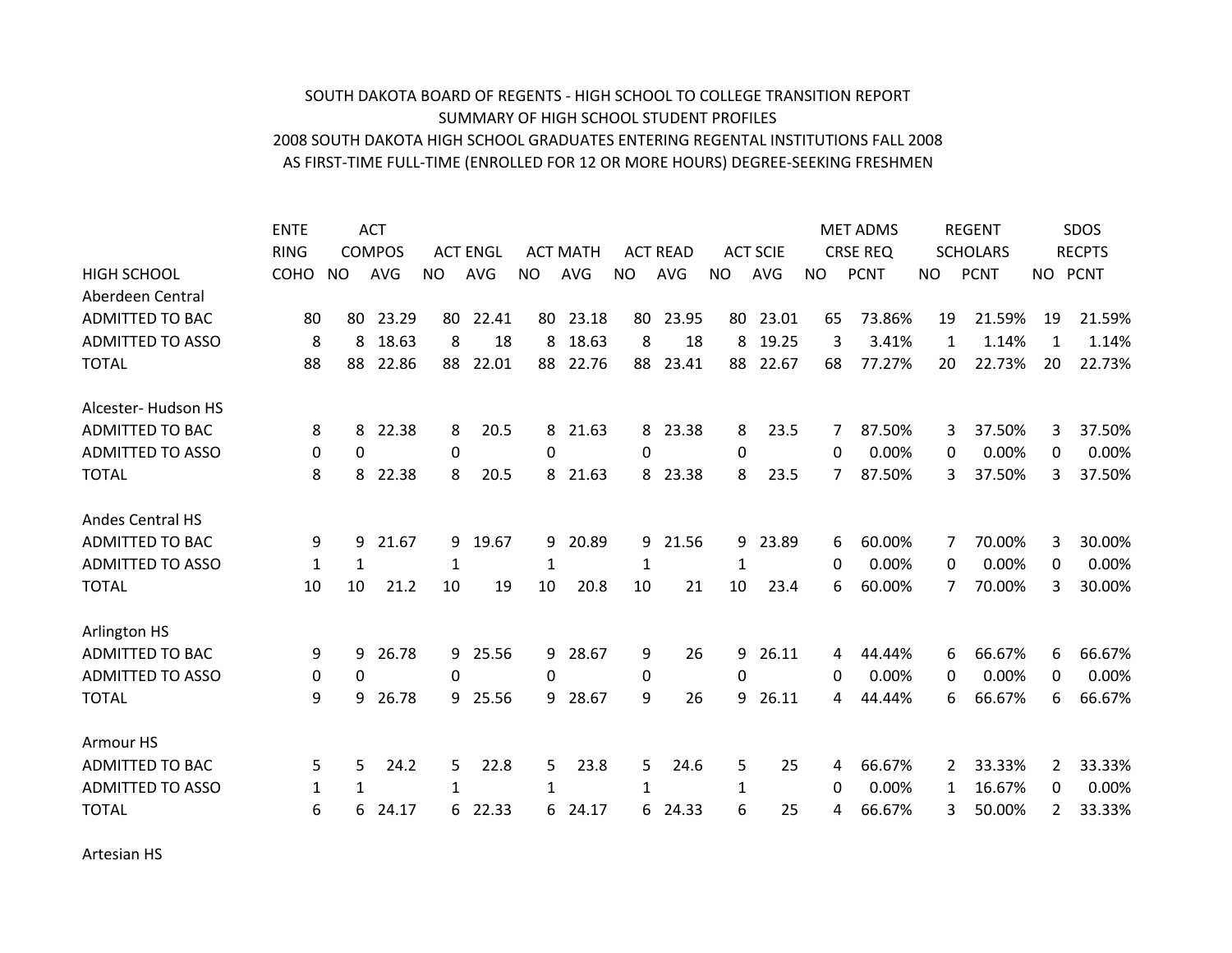| <b>ADMITTED TO BAC</b>   | 10           | 10           | 22.3     | 10           | 21.7     | 10           | 22       | 10           | 21.8     | 10           | 23.1     | 10           | 100.00%    | 6 | 60.00% | 4              | 40.00% |
|--------------------------|--------------|--------------|----------|--------------|----------|--------------|----------|--------------|----------|--------------|----------|--------------|------------|---|--------|----------------|--------|
| <b>ADMITTED TO ASSO</b>  | $\mathbf 0$  | $\mathbf 0$  |          | $\mathbf 0$  |          | 0            |          | 0            |          | 0            |          | 0            | 0.00%      | 0 | 0.00%  | 0              | 0.00%  |
| <b>TOTAL</b>             | 10           | 10           | 22.3     | 10           | 21.7     | 10           | 22       | 10           | 21.8     | 10           | 23.1     |              | 10 100.00% | 6 | 60.00% | 4              | 40.00% |
| Avon HS                  |              |              |          |              |          |              |          |              |          |              |          |              |            |   |        |                |        |
| <b>ADMITTED TO BAC</b>   | 8            | 8            | 22.88    | 8            | 20.75    | 8            | 23.25    | 8            | 22.38    |              | 8 23.75  | 6            | 66.67%     | 5 | 55.56% | 4              | 44.44% |
| <b>ADMITTED TO ASSO</b>  | 1            | $\mathbf{1}$ |          | $\mathbf{1}$ |          | 1            |          | 1            |          | $\mathbf{1}$ |          | 0            | 0.00%      | 0 | 0.00%  | 0              | 0.00%  |
| <b>TOTAL</b>             | 9            | 9            | 22       | 9            | 20       | 9            | 22.33    | 9            | 22       | 9            | 22.56    | 6            | 66.67%     | 5 | 55.56% | 4              | 44.44% |
| <b>Baltic HS</b>         |              |              |          |              |          |              |          |              |          |              |          |              |            |   |        |                |        |
| ADMITTED TO BAC          | 6            | 6            | 20.33    |              | 6 17.67  | 6            | 19.5     | 6            | 22.5     |              | 6 21.33  | 5            | 83.33%     | 3 | 50.00% | 1              | 16.67% |
| <b>ADMITTED TO ASSO</b>  | 0            | $\Omega$     |          | $\Omega$     |          | 0            |          | $\Omega$     |          | 0            |          | $\Omega$     | 0.00%      | 0 | 0.00%  | 0              | 0.00%  |
| <b>TOTAL</b>             | 6            | 6            | 20.33    |              | 6 17.67  | 6            | 19.5     | 6            | 22.5     |              | 6 21.33  | 5            | 83.33%     | 3 | 50.00% | $\mathbf{1}$   | 16.67% |
| <b>Belle Fouche HS</b>   |              |              |          |              |          |              |          |              |          |              |          |              |            |   |        |                |        |
| <b>ADMITTED TO BAC</b>   | 28           | 28           | 22       | 28           | 21.18    | 28           | 21.36    |              | 28 22.61 |              | 28 21.89 | 23           | 74.19%     | 8 | 25.81% | 4              | 12.90% |
| <b>ADMITTED TO ASSO</b>  | 3            | 3            | 15.33    | 3            | 12       | 3            | 16.33    |              | 3 14.67  | 3            | 17.33    | 1            | 3.23%      | 1 | 3.23%  | 0              | 0.00%  |
| <b>TOTAL</b>             | 31           |              | 31 21.35 |              | 31 20.29 |              | 31 20.87 |              | 31 21.84 |              | 31 21.45 | 24           | 77.42%     | 9 | 29.03% | 4              | 12.90% |
| <b>Bennett County HS</b> |              |              |          |              |          |              |          |              |          |              |          |              |            |   |        |                |        |
| <b>ADMITTED TO BAC</b>   | 11           | 11           | 22.45    |              | 11 21.55 |              | 11 22.36 |              | 11 23.36 | 11           | 22       | 7            | 63.64%     | 3 | 27.27% | $\overline{2}$ | 18.18% |
| <b>ADMITTED TO ASSO</b>  | 0            | $\mathbf 0$  |          | 0            |          | 0            |          | 0            |          | 0            |          | $\Omega$     | 0.00%      | 0 | 0.00%  | $\Omega$       | 0.00%  |
| <b>TOTAL</b>             | 11           |              | 11 22.45 |              | 11 21.55 |              | 11 22.36 |              | 11 23.36 | 11           | 22       | 7            | 63.64%     | 3 | 27.27% | $\overline{2}$ | 18.18% |
| <b>Beresford HS</b>      |              |              |          |              |          |              |          |              |          |              |          |              |            |   |        |                |        |
| <b>ADMITTED TO BAC</b>   | 20           | 20           | 22.25    | 20           | 21.1     | 20           | 23.4     | 20           | 21       | 20           | 22.4     | 10           | 47.62%     | 6 | 28.57% | 4              | 19.05% |
| <b>ADMITTED TO ASSO</b>  | $\mathbf{1}$ | $\mathbf{1}$ |          | $\mathbf{1}$ |          | $\mathbf{1}$ |          | $\mathbf{1}$ |          | $\mathbf{1}$ |          | $\mathbf{1}$ | 4.76%      | 1 | 4.76%  | 0              | 0.00%  |
| <b>TOTAL</b>             | 21           | 21           | 22.29    | 21           | 21.24    | 21           | 23.43    | 21           | 21.1     | 21           | 22.38    | 11           | 52.38%     | 7 | 33.33% | 4              | 19.05% |
| <b>Bison HS</b>          |              |              |          |              |          |              |          |              |          |              |          |              |            |   |        |                |        |
| <b>ADMITTED TO BAC</b>   | 5            | 5            | 22.2     | 5            | 21.2     | 5            | 21.6     | 5            | 23.8     | 5            | 21.6     |              | 5 100.00%  | 4 | 80.00% | $\mathbf{1}$   | 20.00% |
| <b>ADMITTED TO ASSO</b>  | 0            | 0            |          | 0            |          | 0            |          | 0            |          | 0            |          | 0            | 0.00%      | 0 | 0.00%  | 0              | 0.00%  |
| <b>TOTAL</b>             | 5            | 5            | 22.2     | 5            | 21.2     | 5            | 21.6     | 5.           | 23.8     | 5            | 21.6     | 5.           | 100.00%    | 4 | 80.00% | $\mathbf{1}$   | 20.00% |

Bon Homme HS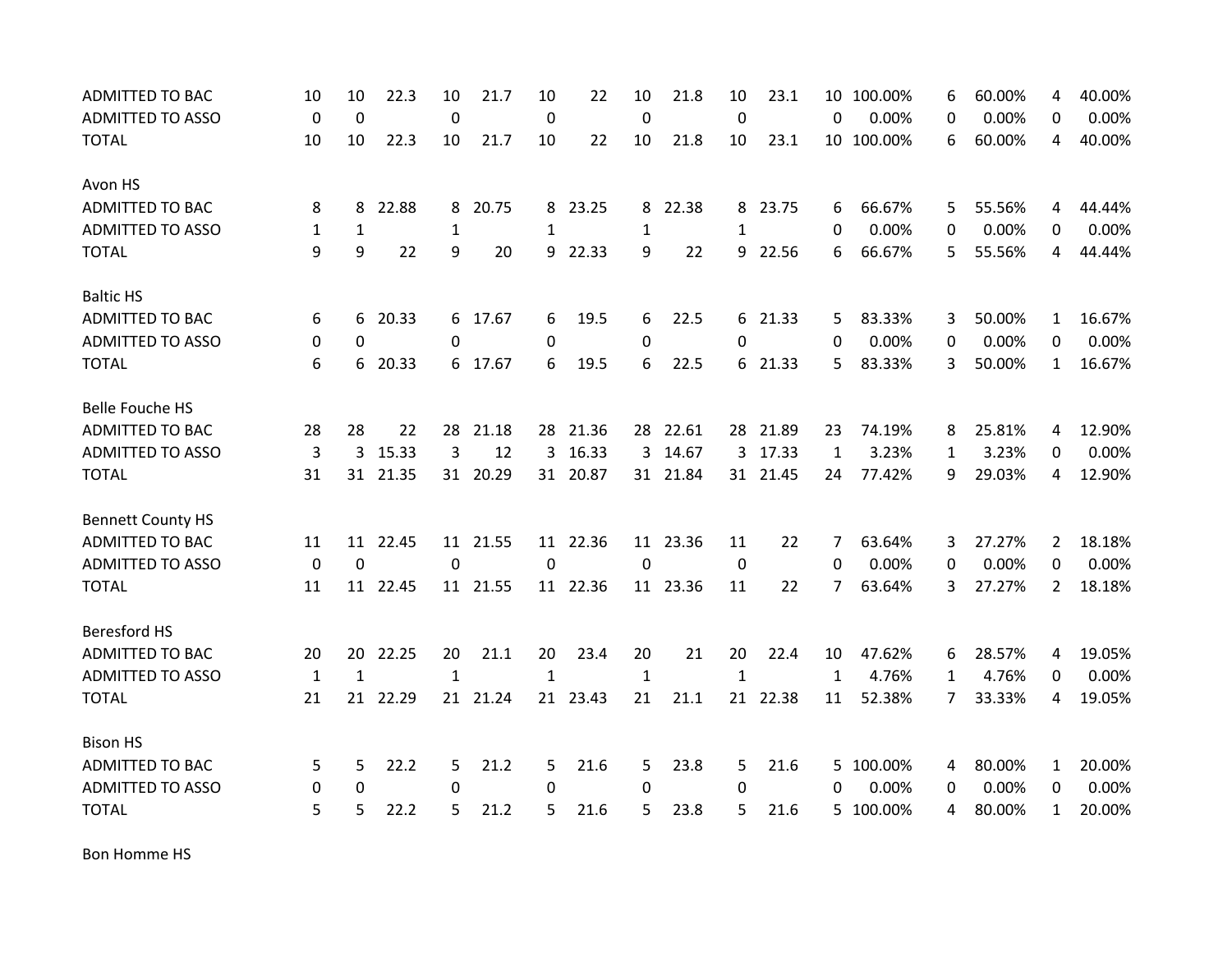| <b>ADMITTED TO BAC</b>   | 21             | 21             | 22.86    | 21          | 21.14    | 21          | 23       | 21          | 22.9     | 21             | 23.86    | 17           | 80.95%    | 10          | 47.62% | 6              | 28.57% |
|--------------------------|----------------|----------------|----------|-------------|----------|-------------|----------|-------------|----------|----------------|----------|--------------|-----------|-------------|--------|----------------|--------|
| <b>ADMITTED TO ASSO</b>  | $\Omega$       | $\Omega$       |          | $\mathbf 0$ |          | $\mathbf 0$ |          | $\mathbf 0$ |          | $\Omega$       |          | 0            | 0.00%     | 0           | 0.00%  | 0              | 0.00%  |
| <b>TOTAL</b>             | 21             |                | 21 22.86 |             | 21 21.14 | 21          | 23       | 21          | 22.9     |                | 21 23.86 | 17           | 80.95%    | 10          | 47.62% | 6              | 28.57% |
| Bowdle HS                |                |                |          |             |          |             |          |             |          |                |          |              |           |             |        |                |        |
| <b>ADMITTED TO BAC</b>   | 6              | 6              | 22.83    | 6           | 25       | 6           | 22.67    | 6           | 22.5     |                | 6 20.33  |              | 6 100.00% | 3           | 50.00% | $\mathbf{2}$   | 33.33% |
| <b>ADMITTED TO ASSO</b>  | 0              | $\mathbf{0}$   |          | 0           |          | 0           |          | 0           |          | 0              |          | 0            | 0.00%     | 0           | 0.00%  | 0              | 0.00%  |
| <b>TOTAL</b>             | 6              | 6              | 22.83    | 6           | 25       | 6           | 22.67    | 6           | 22.5     | 6              | 20.33    | 6            | 100.00%   | 3           | 50.00% | $\overline{2}$ | 33.33% |
| <b>Brandon Valley HS</b> |                |                |          |             |          |             |          |             |          |                |          |              |           |             |        |                |        |
| <b>ADMITTED TO BAC</b>   | 67             | 67             | 24.01    |             | 67 22.96 |             | 67 24.54 |             | 67 24.09 | 67             | 23.9     | 52           | 74.29%    | 36          | 51.43% | 28             | 40.00% |
| <b>ADMITTED TO ASSO</b>  | 3              | 3              | 22.33    | 3           | 22       | 3           | 21.33    | 3           | 24       | 3              | 21.33    | $\mathbf 1$  | 1.43%     | $\mathbf 1$ | 1.43%  | $\mathbf{1}$   | 1.43%  |
| <b>TOTAL</b>             | 70             | 70             | 23.94    |             | 70 22.91 | 70          | 24.4     |             | 70 24.09 |                | 70 23.79 | 53           | 75.71%    | 37          | 52.86% | 29             | 41.43% |
| <b>Bridgewater HS</b>    |                |                |          |             |          |             |          |             |          |                |          |              |           |             |        |                |        |
| <b>ADMITTED TO BAC</b>   | 9              | 9              | 23.89    | 9           | 22.44    | 9           | 25       | 9           | 22.11    | 9              | 24.89    | 8            | 88.89%    | 6           | 66.67% | 3              | 33.33% |
| <b>ADMITTED TO ASSO</b>  | 0              | 0              |          | 0           |          | 0           |          | $\Omega$    |          | 0              |          | 0            | 0.00%     | 0           | 0.00%  | 0              | 0.00%  |
| <b>TOTAL</b>             | 9              | 9              | 23.89    |             | 9 22.44  | 9           | 25       | 9           | 22.11    | 9              | 24.89    | 8            | 88.89%    | 6           | 66.67% | 3              | 33.33% |
| <b>Britton HS</b>        |                |                |          |             |          |             |          |             |          |                |          |              |           |             |        |                |        |
| <b>ADMITTED TO BAC</b>   | 14             | 14             | 25.5     | 14          | 25       | 14          | 25.57    | 14          | 26       | 14             | 24.21    | 9            | 64.29%    | 9           | 64.29% | 8              | 57.14% |
| <b>ADMITTED TO ASSO</b>  | 0              | $\mathbf 0$    |          | 0           |          | 0           |          | 0           |          | 0              |          | 0            | 0.00%     | 0           | 0.00%  | 0              | 0.00%  |
| <b>TOTAL</b>             | 14             | 14             | 25.5     | 14          | 25       |             | 14 25.57 | 14          | 26       |                | 14 24.21 | 9            | 64.29%    | 9           | 64.29% | 8              | 57.14% |
| <b>Brookings HS</b>      |                |                |          |             |          |             |          |             |          |                |          |              |           |             |        |                |        |
| ADMITTED TO BAC          | 55             | 55.            | 24.09    |             | 55 23.07 |             | 55 24.64 |             | 55 24.36 |                | 55 23.69 | 55           | 94.83%    | 30          | 51.72% | 25             | 43.10% |
| <b>ADMITTED TO ASSO</b>  | 3              | 3              | 17.67    |             | 3 15.33  | 3           | 15.33    | 3           | 21       | 3              | 18       | $\mathbf{1}$ | 1.72%     | 0           | 0.00%  | $\Omega$       | 0.00%  |
| <b>TOTAL</b>             | 58             | 58             | 23.76    | 58          | 22.67    | 58          | 24.16    | 58          | 24.19    | 58             | 23.4     | 56           | 96.55%    | 30          | 51.72% | 25             | 43.10% |
| Canistota HS             |                |                |          |             |          |             |          |             |          |                |          |              |           |             |        |                |        |
| ADMITTED TO BAC          | 7              | 7 <sup>1</sup> | 20.14    |             | 7 17.29  | 7           | 20.57    |             | 7 20.14  | 7              | 22       | 6            | 85.71%    | 5           | 71.43% | $\mathbf{2}$   | 28.57% |
| <b>ADMITTED TO ASSO</b>  | 0              | 0              |          | 0           |          | 0           |          | 0           |          | 0              |          | 0            | 0.00%     | 0           | 0.00%  | 0              | 0.00%  |
| <b>TOTAL</b>             | $\overline{7}$ | 7              | 20.14    |             | 7 17.29  | 7           | 20.57    | $7^{\circ}$ | 20.14    | $\overline{7}$ | 22       | 6            | 85.71%    | 5           | 71.43% | $\overline{2}$ | 28.57% |

Canton HS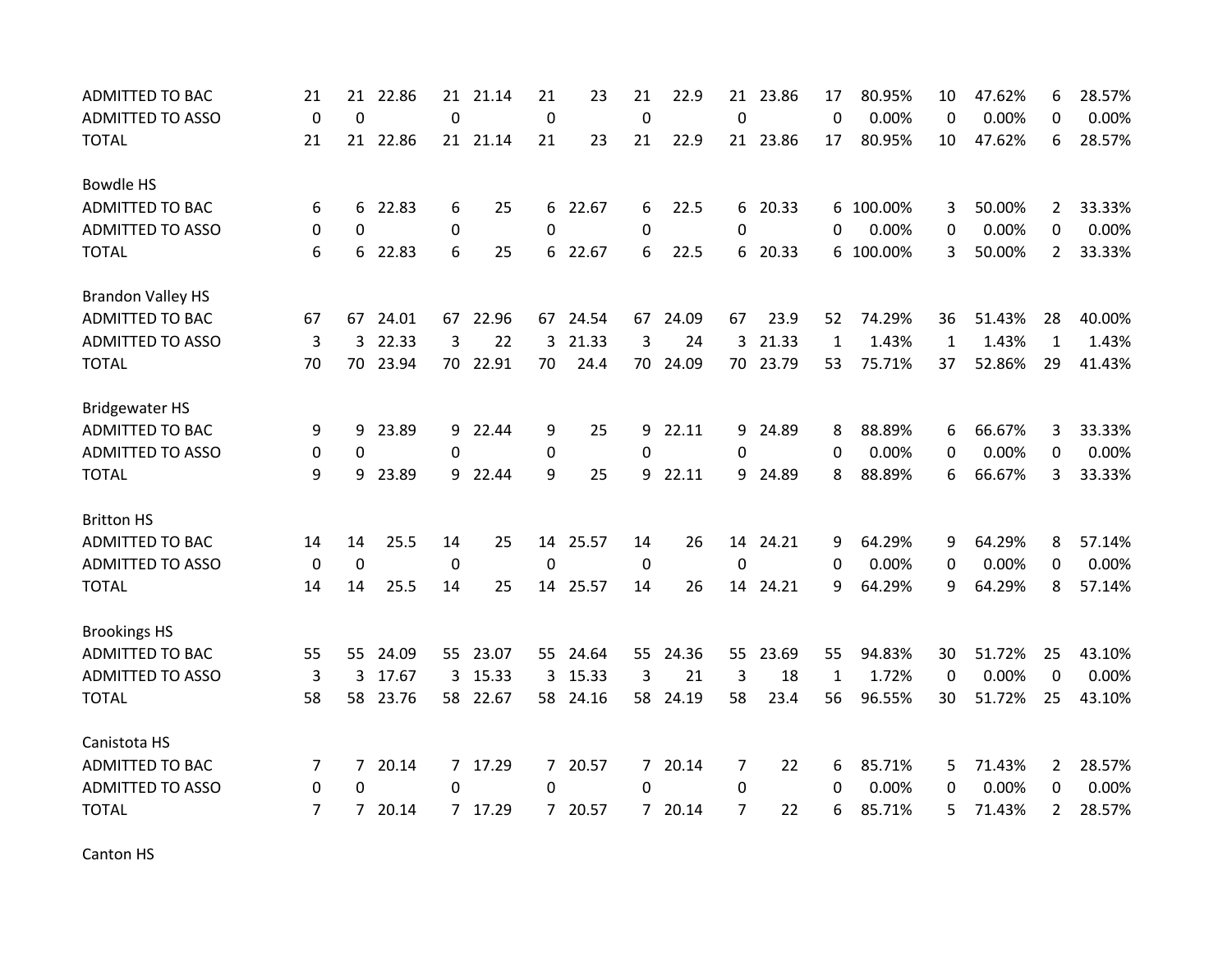| <b>ADMITTED TO BAC</b>  | 18             | 18             | 21.78   | 18             | 20.72    | 18 | 22       | 18             | 22.17    | 18             | 21.56    | 15       | 75.00%    | 7            | 35.00% | 6 | 30.00% |
|-------------------------|----------------|----------------|---------|----------------|----------|----|----------|----------------|----------|----------------|----------|----------|-----------|--------------|--------|---|--------|
| <b>ADMITTED TO ASSO</b> | $\overline{2}$ | 2              | 19      | 2              | 19.5     | 2  | 19       | 2              | 20       | $\overline{2}$ | 17       | 1        | 5.00%     | 1            | 5.00%  | 0 | 0.00%  |
| <b>TOTAL</b>            | 20             | 20             | 21.5    | 20             | 20.6     | 20 | 21.7     | 20             | 21.95    | 20             | 21.1     | 16       | 80.00%    | 8            | 40.00% | 6 | 30.00% |
| Castelwood HS           |                |                |         |                |          |    |          |                |          |                |          |          |           |              |        |   |        |
| <b>ADMITTED TO BAC</b>  | 9              | 9              | 23.33   | 9              | 23       | 9  | 22.56    | 9              | 24.22    |                | 9 22.78  | 6        | 66.67%    | 8            | 88.89% | 3 | 33.33% |
| <b>ADMITTED TO ASSO</b> | 0              | 0              |         | 0              |          | 0  |          | 0              |          | $\Omega$       |          | $\Omega$ | 0.00%     | 0            | 0.00%  | 0 | 0.00%  |
| <b>TOTAL</b>            | 9              | 9              | 23.33   | 9              | 23       | 9  | 22.56    | 9              | 24.22    | 9              | 22.78    | 6        | 66.67%    | 8            | 88.89% | 3 | 33.33% |
| Centerville HS          |                |                |         |                |          |    |          |                |          |                |          |          |           |              |        |   |        |
| ADMITTED TO BAC         | 5              |                | 4 20.25 | 4              | 18       | 4  | 22       | 4              | 19.25    | 4              | 21       | 2        | 40.00%    | 3            | 60.00% | 0 | 0.00%  |
| <b>ADMITTED TO ASSO</b> | $\mathbf 0$    | 0              |         | 0              |          | 0  |          | 0              |          | 0              |          | 0        | 0.00%     | 0            | 0.00%  | 0 | 0.00%  |
| <b>TOTAL</b>            | 5              | 4              | 20.25   | 4              | 18       | 4  | 22       | 4              | 19.25    | 4              | 21       | 2        | 40.00%    | 3            | 60.00% | 0 | 0.00%  |
| Chamberlain HS          |                |                |         |                |          |    |          |                |          |                |          |          |           |              |        |   |        |
| <b>ADMITTED TO BAC</b>  | 16             | 16             | 24.5    | 16             | 23.63    | 16 | 24       | 16             | 26.13    | 16             | 23.5     | 10       | 55.56%    | 15           | 83.33% | 8 | 44.44% |
| <b>ADMITTED TO ASSO</b> | $\overline{2}$ | $\overline{2}$ | 20      | $\overline{2}$ | 22       | 2  | 17.5     | $\overline{2}$ | 18       | 2              | 21       | 0        | 0.00%     | $\mathbf{1}$ | 5.56%  | 0 | 0.00%  |
| <b>TOTAL</b>            | 18             | 18             | 24      |                | 18 23.44 |    | 18 23.28 |                | 18 25.22 |                | 18 23.22 | 10       | 55.56%    | 16           | 88.89% | 8 | 44.44% |
| <b>Chester Area HS</b>  |                |                |         |                |          |    |          |                |          |                |          |          |           |              |        |   |        |
| ADMITTED TO BAC         | 8              | 8              | 24.25   | 8              | 21.75    | 8  | 24.75    | 8              | 25.75    | 8              | 23.63    | 6        | 60.00%    | 4            | 40.00% | 3 | 30.00% |
| <b>ADMITTED TO ASSO</b> | $\overline{2}$ | 2              | 21      | 2              | 20       | 2  | 19       | 2              | 21       | 2              | 22.5     | 0        | 0.00%     | 1            | 10.00% | 0 | 0.00%  |
| <b>TOTAL</b>            | 10             | 10             | 23.6    | 10             | 21.4     | 10 | 23.6     | 10             | 24.8     | 10             | 23.4     | 6        | 60.00%    | 5            | 50.00% | 3 | 30.00% |
| Cheyenne E B HS         |                |                |         |                |          |    |          |                |          |                |          |          |           |              |        |   |        |
| ADMITTED TO BAC         | 4              | 4              | 17      | 4              | 16.25    | 4  | 16.5     | 4              | 16.75    | 4              | 18.5     |          | 4 100.00% | 0            | 0.00%  | 0 | 0.00%  |
| ADMITTED TO ASSO        | 0              | 0              |         | $\Omega$       |          | 0  |          | 0              |          | 0              |          | 0        | 0.00%     | 0            | 0.00%  | 0 | 0.00%  |
| <b>TOTAL</b>            | 4              | 4              | 17      | 4              | 16.25    | 4  | 16.5     | 4              | 16.75    | 4              | 18.5     |          | 4 100.00% | 0            | 0.00%  | 0 | 0.00%  |
| Clark HS                |                |                |         |                |          |    |          |                |          |                |          |          |           |              |        |   |        |
| <b>ADMITTED TO BAC</b>  | 8              | 8              | 22.38   | 8              | 23.5     | 8  | 20.13    |                | 8 23.25  | 8              | 22.5     | 7        | 87.50%    | 5            | 62.50% | 3 | 37.50% |
| <b>ADMITTED TO ASSO</b> | 0              | 0              |         | 0              |          | 0  |          | 0              |          | 0              |          | 0        | 0.00%     | 0            | 0.00%  | 0 | 0.00%  |
| <b>TOTAL</b>            | 8              | 8              | 22.38   | 8              | 23.5     | 8  | 20.13    | 8              | 23.25    | 8              | 22.5     | 7        | 87.50%    | 5            | 62.50% | 3 | 37.50% |

Colman HS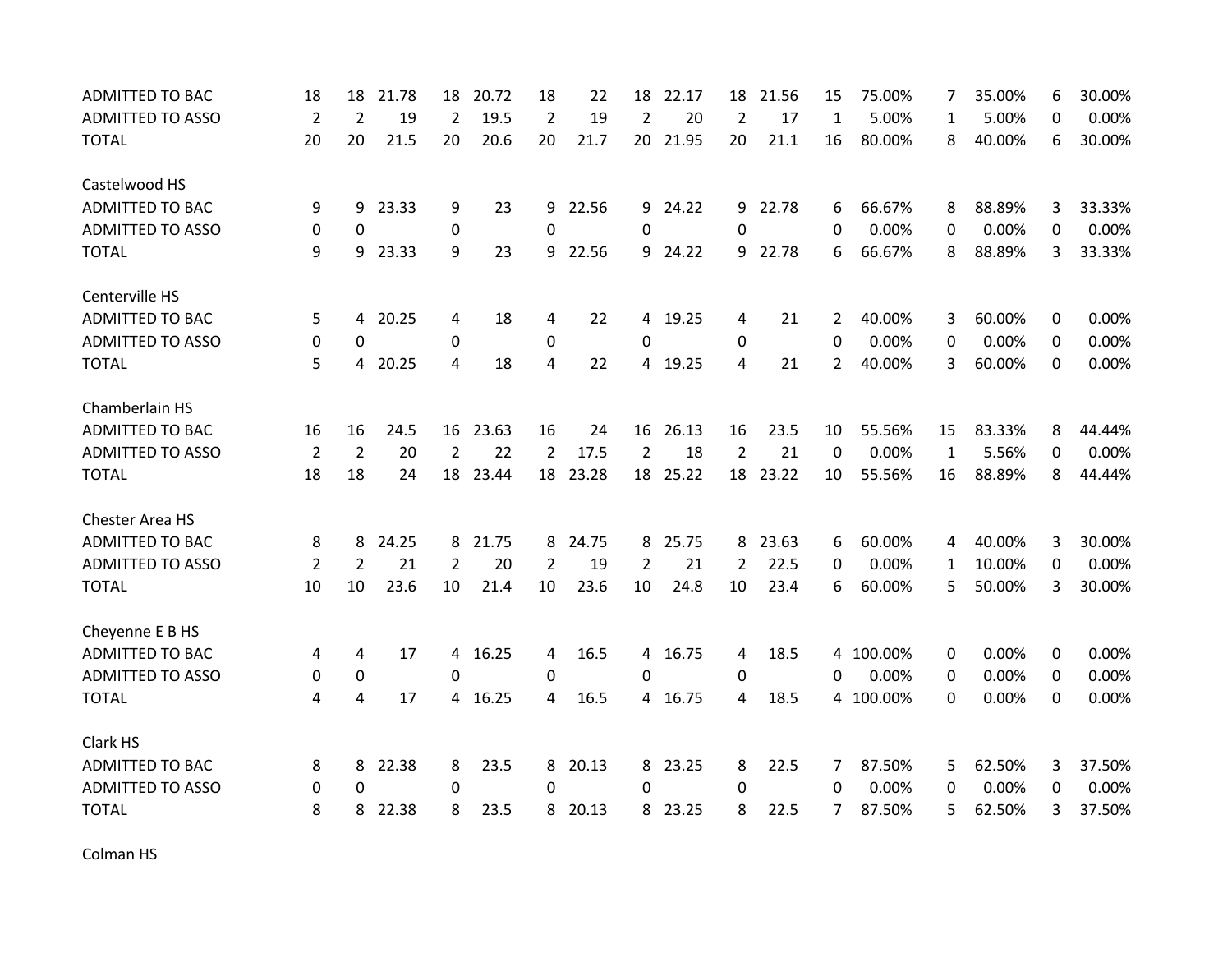| <b>ADMITTED TO BAC</b>  | 6              | 6              | 24.33   | 6              | 23.17    | 6            | 25.33    | 6            | 23.17    | 6            | 25.67    | 2            | 28.57%     | 4  | 57.14% | 5              | 71.43% |
|-------------------------|----------------|----------------|---------|----------------|----------|--------------|----------|--------------|----------|--------------|----------|--------------|------------|----|--------|----------------|--------|
| <b>ADMITTED TO ASSO</b> | $\mathbf{1}$   | $\mathbf{1}$   |         | 1              |          | 1            |          | 1            |          | 1            |          | 0            | 0.00%      | 0  | 0.00%  | 0              | 0.00%  |
| <b>TOTAL</b>            | $\overline{7}$ | $\overline{7}$ | 23      | $\overline{7}$ | 22       |              | 7 23.71  |              | 7 22.43  | 7            | 24       | 2            | 28.57%     | 4  | 57.14% | 5              | 71.43% |
| Colome HS               |                |                |         |                |          |              |          |              |          |              |          |              |            |    |        |                |        |
| <b>ADMITTED TO BAC</b>  | 7              | $\mathcal{I}$  | 22.57   |                | 7 20.14  | 7            | 23       |              | 7 24.14  | 7            | 22       | 7            | 87.50%     | 0  | 0.00%  | $\mathbf{2}$   | 25.00% |
| <b>ADMITTED TO ASSO</b> | $\mathbf{1}$   | 1              |         | 1              |          | 1            |          | $\mathbf{1}$ |          | $\mathbf{1}$ |          | 0            | 0.00%      | 0  | 0.00%  | 0              | 0.00%  |
| <b>TOTAL</b>            | 8              | 8              | 22      | 8              | 19.38    | 8            | 22.38    | 8            | 23.75    | 8            | 21.5     | 7            | 87.50%     | 0  | 0.00%  | $\overline{2}$ | 25.00% |
| Conde HS                |                |                |         |                |          |              |          |              |          |              |          |              |            |    |        |                |        |
| <b>ADMITTED TO BAC</b>  | 4              |                | 4 23.75 |                | 4 23.25  | 4            | 22.5     |              | 4 26.25  | 4            | 23       |              | 4 100.00%  | 3  | 75.00% | $\mathbf{1}$   | 25.00% |
| <b>ADMITTED TO ASSO</b> | 0              | 0              |         | 0              |          | 0            |          | 0            |          | 0            |          | 0            | 0.00%      | 0  | 0.00%  | 0              | 0.00%  |
| <b>TOTAL</b>            | 4              |                | 4 23.75 |                | 4 23.25  | 4            | 22.5     |              | 4 26.25  | 4            | 23       |              | 4 100.00%  | 3  | 75.00% | $\mathbf{1}$   | 25.00% |
| <b>Custer HS</b>        |                |                |         |                |          |              |          |              |          |              |          |              |            |    |        |                |        |
| <b>ADMITTED TO BAC</b>  | 20             | 19             | 23.16   | 19             | 22.32    | 19           | 22.47    | 19           | 24.32    |              | 19 22.74 | 20           | 100.00%    | 12 | 60.00% | 6              | 30.00% |
| <b>ADMITTED TO ASSO</b> | $\mathbf 0$    | $\mathbf 0$    |         | $\mathbf 0$    |          | 0            |          | 0            |          | $\mathbf 0$  |          | 0            | 0.00%      | 0  | 0.00%  | 0              | 0.00%  |
| <b>TOTAL</b>            | 20             | 19             | 23.16   | 19             | 22.32    |              | 19 22.47 |              | 19 24.32 |              | 19 22.74 |              | 20 100.00% | 12 | 60.00% | 6              | 30.00% |
| Dakota Christian HS     |                |                |         |                |          |              |          |              |          |              |          |              |            |    |        |                |        |
| <b>ADMITTED TO BAC</b>  | 3              | 3              | 23.67   |                | 3 22.67  | 3            | 26.67    |              | 3 24.33  |              | 3 21.67  |              | 3 100.00%  | 0  | 0.00%  | 1              | 33.33% |
| <b>ADMITTED TO ASSO</b> | 0              | 0              |         | 0              |          | 0            |          | 0            |          | 0            |          | 0            | 0.00%      | 0  | 0.00%  | $\Omega$       | 0.00%  |
| <b>TOTAL</b>            | 3              | 3              | 23.67   |                | 3 22.67  |              | 3 26.67  |              | 3 24.33  |              | 3 21.67  |              | 3 100.00%  | 0  | 0.00%  | $\mathbf{1}$   | 33.33% |
| Dakota Valley HS        |                |                |         |                |          |              |          |              |          |              |          |              |            |    |        |                |        |
| <b>ADMITTED TO BAC</b>  | 14             | 14             | 24.64   |                | 14 23.71 |              | 14 23.57 | 14           | 26.43    |              | 14 24.21 | 12           | 80.00%     | 8  | 53.33% | 7              | 46.67% |
| <b>ADMITTED TO ASSO</b> | $\mathbf{1}$   | 1              |         | 1              |          | $\mathbf{1}$ |          | 1            |          | 1            |          | $\mathbf{1}$ | 6.67%      | 0  | 0.00%  | 0              | 0.00%  |
| <b>TOTAL</b>            | 15             | 15             | 24.6    |                | 15 23.93 | 15           | 23.4     | 15           | 26.4     | 15           | 24       | 13           | 86.67%     | 8  | 53.33% | 7              | 46.67% |
| De Smet HS              |                |                |         |                |          |              |          |              |          |              |          |              |            |    |        |                |        |
| <b>ADMITTED TO BAC</b>  | 15             | 15             | 25.27   |                | 15 24.73 |              | 15 25.33 |              | 15 26.73 | 15           | 23.8     | 14           | 93.33%     | 10 | 66.67% | 8              | 53.33% |
| <b>ADMITTED TO ASSO</b> | $\mathbf 0$    | $\mathbf 0$    |         | 0              |          | $\Omega$     |          | 0            |          | 0            |          | 0            | 0.00%      | 0  | 0.00%  | 0              | 0.00%  |
| <b>TOTAL</b>            | 15             | 15             | 25.27   |                | 15 24.73 |              | 15 25.33 |              | 15 26.73 | 15           | 23.8     | 14           | 93.33%     | 10 | 66.67% | 8              | 53.33% |

Dell Rapids HS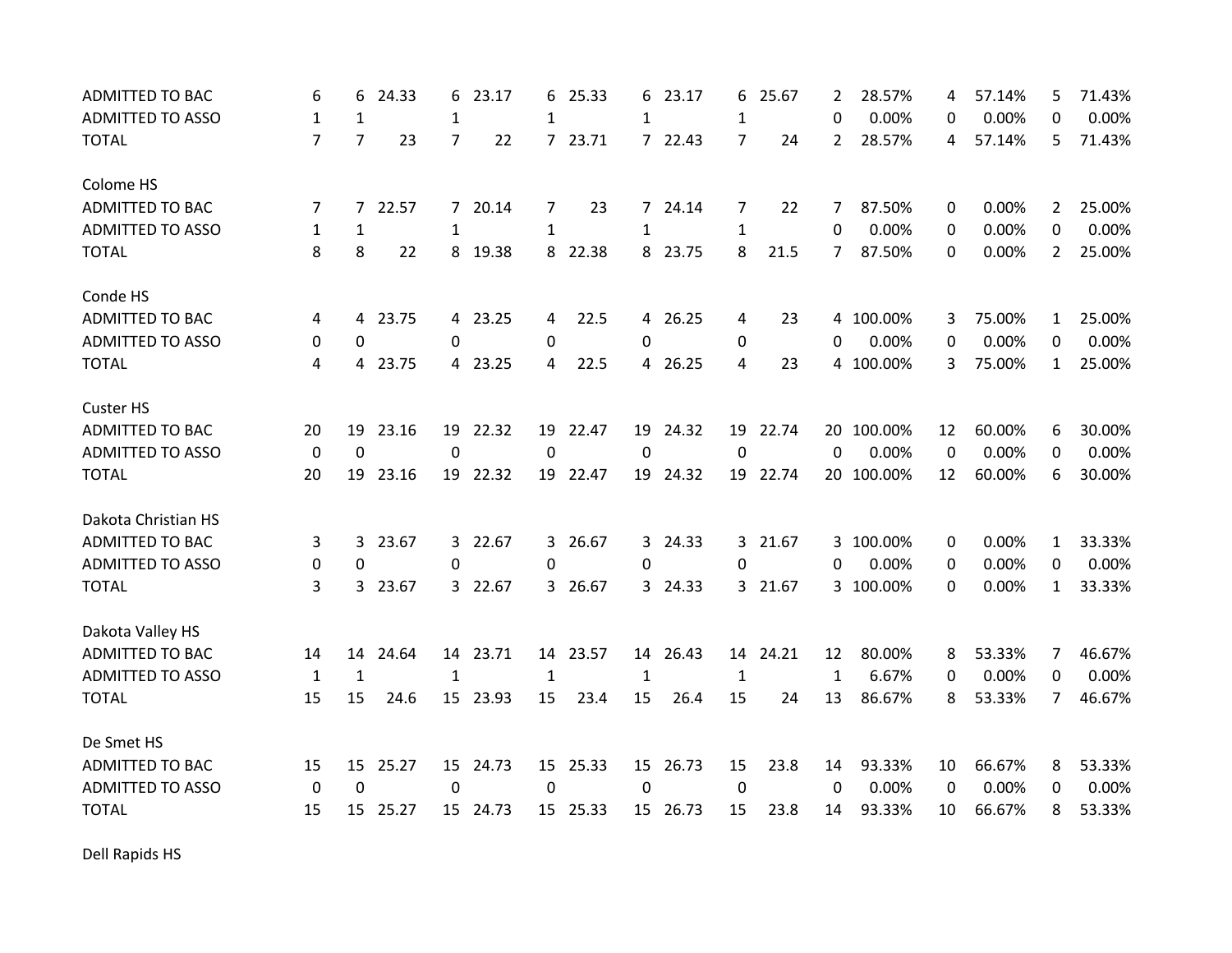| <b>ADMITTED TO BAC</b>  | 22           | 22           | 21.55    | 22           | 20.14    | 22           | 22.45    | 22           | 20.95    | 22           | 22.05    | 19             | 82.61% | 12             | 52.17% | 7              | 30.43% |
|-------------------------|--------------|--------------|----------|--------------|----------|--------------|----------|--------------|----------|--------------|----------|----------------|--------|----------------|--------|----------------|--------|
| <b>ADMITTED TO ASSO</b> | $\mathbf{1}$ | $\mathbf{1}$ |          | $\mathbf{1}$ |          | $\mathbf{1}$ |          | $\mathbf 1$  |          | $\mathbf{1}$ |          | $\mathbf{1}$   | 4.35%  | $\mathbf{1}$   | 4.35%  | 1              | 4.35%  |
| <b>TOTAL</b>            | 23           | 23           | 21.65    | 23           | 20.3     |              | 23 22.35 |              | 23 21.22 |              | 23 22.09 | 20             | 86.96% | 13             | 56.52% | 8              | 34.78% |
| Deubrook HS             |              |              |          |              |          |              |          |              |          |              |          |                |        |                |        |                |        |
| <b>ADMITTED TO BAC</b>  | 4            | 4            | 24.75    | 4            | 23.5     | 4            | 24.5     | 4            | 27       | 4            | 22.75    | 3              | 60.00% | 0              | 0.00%  | 3              | 60.00% |
| <b>ADMITTED TO ASSO</b> | 1            | 1            |          | 1            |          | $\mathbf{1}$ |          | 1            |          | 1            |          | 1              | 20.00% | 0              | 0.00%  | 0              | 0.00%  |
| <b>TOTAL</b>            | 5            | 5            | 24.2     | 5            | 23       | 5            | 24.4     | 5            | 25.8     | 5            | 22.6     | 4              | 80.00% | 0              | 0.00%  | 3              | 60.00% |
| Deuel HS                |              |              |          |              |          |              |          |              |          |              |          |                |        |                |        |                |        |
| <b>ADMITTED TO BAC</b>  | 17           | 17           | 24.59    |              | 17 23.71 |              | 17 23.18 |              | 17 26.47 |              | 17 24.35 | 12             | 66.67% | 11             | 61.11% | 11             | 61.11% |
| <b>ADMITTED TO ASSO</b> | $\mathbf{1}$ | $\mathbf{1}$ |          | $\mathbf{1}$ |          | $\mathbf{1}$ |          | $\mathbf{1}$ |          | $\mathbf{1}$ |          | $\mathbf{1}$   | 5.56%  | $\mathbf{1}$   | 5.56%  | 0              | 0.00%  |
| <b>TOTAL</b>            | 18           | 18           | 24.61    |              | 18 23.61 |              | 18 23.33 |              | 18 26.44 |              | 18 24.44 | 13             | 72.22% | 12             | 66.67% | 11             | 61.11% |
| Doland HS               |              |              |          |              |          |              |          |              |          |              |          |                |        |                |        |                |        |
| <b>ADMITTED TO BAC</b>  | 9            | 9            | 20.56    | 9            | 21.33    | 9            | 18       | 9            | 22.89    | 9            | 19.22    | 9              | 90.00% | 3              | 30.00% | $\mathbf{1}$   | 10.00% |
| <b>ADMITTED TO ASSO</b> | $\mathbf{1}$ | $\mathbf{1}$ |          | $\mathbf{1}$ |          | $\mathbf{1}$ |          | $\mathbf{1}$ |          | $\mathbf{1}$ |          | 0              | 0.00%  | 0              | 0.00%  | 0              | 0.00%  |
| <b>TOTAL</b>            | 10           | 10           | 19.8     | 10           | 20       | 10           | 17.7     | 10           | 21.9     | 10           | 18.8     | 9              | 90.00% | 3              | 30.00% | $\mathbf{1}$   | 10.00% |
| Douglas HS              |              |              |          |              |          |              |          |              |          |              |          |                |        |                |        |                |        |
| <b>ADMITTED TO BAC</b>  | 28           | 28           | 23.75    | 28           | 22.32    | 28           | 23.39    |              | 28 24.25 | 28           | 24.07    | 20             | 62.50% | 8              | 25.00% | 8              | 25.00% |
| <b>ADMITTED TO ASSO</b> | 4            | 4            | 19.25    | 4            | 19.25    | 4            | 17.5     | 4            | 21.25    | 4            | 18.5     | 0              | 0.00%  | 0              | 0.00%  | 0              | 0.00%  |
| <b>TOTAL</b>            | 32           |              | 32 23.19 |              | 32 21.94 |              | 32 22.66 |              | 32 23.88 |              | 32 23.38 | 20             | 62.50% | 8              | 25.00% | 8              | 25.00% |
| <b>Edgemont HS</b>      |              |              |          |              |          |              |          |              |          |              |          |                |        |                |        |                |        |
| <b>ADMITTED TO BAC</b>  | 3            | 3            | 25       | 3            | 23       | 3            | 24.67    | 3            | 24       | 3            | 26.67    | 2              | 66.67% | 2              | 66.67% | 2              | 66.67% |
| <b>ADMITTED TO ASSO</b> | 0            | $\mathbf 0$  |          | 0            |          | 0            |          | 0            |          | 0            |          | $\Omega$       | 0.00%  | 0              | 0.00%  | $\Omega$       | 0.00%  |
| <b>TOTAL</b>            | 3            | 3            | 25       | 3            | 23       | 3            | 24.67    | 3            | 24       | 3            | 26.67    | $\overline{2}$ | 66.67% | $\overline{2}$ | 66.67% | $\overline{2}$ | 66.67% |
| Elk Point HS            |              |              |          |              |          |              |          |              |          |              |          |                |        |                |        |                |        |
| ADMITTED TO BAC         | 22           | 22           | 23.5     |              | 22 22.23 |              | 22 23.14 |              | 22 23.59 |              | 22 23.73 | 11             | 47.83% | 9              | 39.13% | 4              | 17.39% |
| <b>ADMITTED TO ASSO</b> | 1            | 1            |          | 1            |          | $\mathbf{1}$ |          | 1            |          | 1            |          | 1              | 4.35%  | 0              | 0.00%  | 0              | 0.00%  |
| <b>TOTAL</b>            | 23           | 23           | 23.26    | 23           | 21.91    | 23           | 22.83    | 23           | 23.52    | 23           | 23.43    | 12             | 52.17% | 9              | 39.13% | 4              | 17.39% |

Elkton HS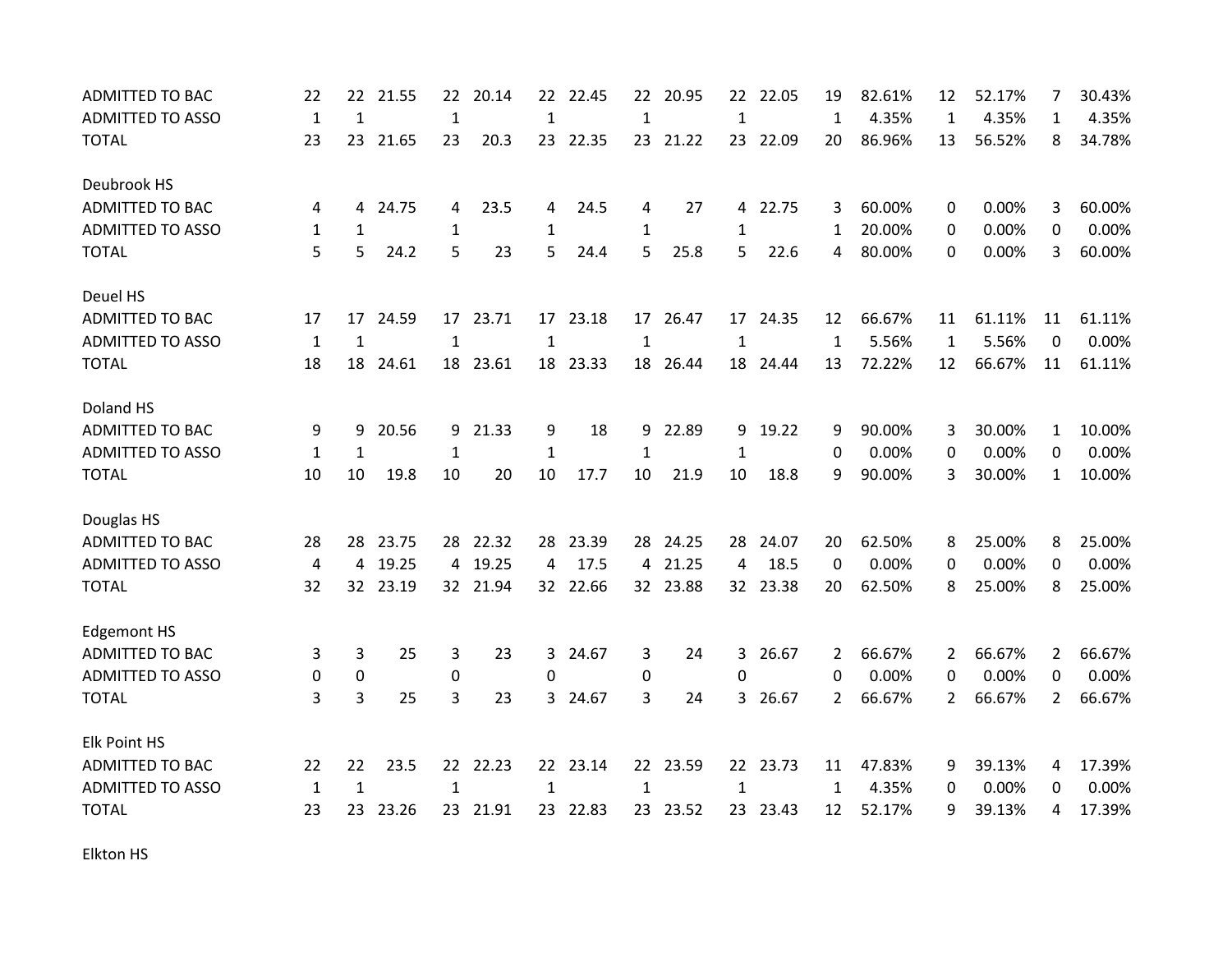| <b>ADMITTED TO BAC</b>  | 5            | 5            | 21.8    | 5            | 20      | 5  | 23.2  | 5            | 21       | 5            | 21.8     | 4            | 66.67%    | 2              | 33.33% | 1              | 16.67% |
|-------------------------|--------------|--------------|---------|--------------|---------|----|-------|--------------|----------|--------------|----------|--------------|-----------|----------------|--------|----------------|--------|
| <b>ADMITTED TO ASSO</b> | $\mathbf{1}$ | $\mathbf{1}$ |         | $\mathbf{1}$ |         | 1  |       | $\mathbf{1}$ |          | $\mathbf{1}$ |          | 0            | 0.00%     | 0              | 0.00%  | 0              | 0.00%  |
| <b>TOTAL</b>            | 6            | 6            | 21      | 6            | 19.33   | 6  | 21.5  | 6            | 20.5     |              | 6 21.33  | 4            | 66.67%    | $\overline{2}$ | 33.33% | $\mathbf{1}$   | 16.67% |
| <b>Emery HS</b>         |              |              |         |              |         |    |       |              |          |              |          |              |           |                |        |                |        |
| ADMITTED TO BAC         | 4            | 4            | 24.75   |              | 4 22.75 | 4  | 24.5  | 4            | 25       | 4            | 26       |              | 4 100.00% | 2              | 50.00% | $\mathbf{1}$   | 25.00% |
| <b>ADMITTED TO ASSO</b> | 0            | 0            |         | 0            |         | 0  |       | 0            |          | 0            |          | 0            | 0.00%     | 0              | 0.00%  | 0              | 0.00%  |
| <b>TOTAL</b>            | 4            | 4            | 24.75   |              | 4 22.75 | 4  | 24.5  | 4            | 25       | 4            | 26       | 4            | 100.00%   | 2              | 50.00% | $\mathbf{1}$   | 25.00% |
| <b>Estelline HS</b>     |              |              |         |              |         |    |       |              |          |              |          |              |           |                |        |                |        |
| <b>ADMITTED TO BAC</b>  | 4            |              | 4 22.75 |              | 4 20.75 | 4  | 22.25 | 4            | 26       |              | 4 21.25  | 3            | 60.00%    | 3              | 60.00% | 0              | 0.00%  |
| <b>ADMITTED TO ASSO</b> | $\mathbf{1}$ | 1            |         | $\mathbf{1}$ |         | 1  |       | $\mathbf{1}$ |          | $\mathbf{1}$ |          | $\mathbf{1}$ | 20.00%    | 0              | 0.00%  | 0              | 0.00%  |
| <b>TOTAL</b>            | 5            | 5            | 22.2    | 5            | 19.8    | 5  | 22    | 5            | 25.6     | 5            | 20.6     | 4            | 80.00%    | 3              | 60.00% | 0              | 0.00%  |
| Ethan HS                |              |              |         |              |         |    |       |              |          |              |          |              |           |                |        |                |        |
| <b>ADMITTED TO BAC</b>  | 3            | 3            | 23.33   | 3            | 25      | 3  | 22.33 | 3            | 23.67    | $\mathbf{3}$ | 22.33    | 3            | 60.00%    | $\overline{2}$ | 40.00% | $\mathbf{1}$   | 20.00% |
| <b>ADMITTED TO ASSO</b> | 2            | 2            | 19.5    | 2            | 17.5    | 2  | 21.5  | 2            | 19.5     | 2            | 19       | 1            | 20.00%    | 0              | 0.00%  | 0              | 0.00%  |
| <b>TOTAL</b>            | 5            | 5            | 21.8    | 5            | 22      | 5  | 22    | 5            | 22       | 5            | 21       | 4            | 80.00%    | $\overline{2}$ | 40.00% | $\mathbf{1}$   | 20.00% |
| Eureka HS               |              |              |         |              |         |    |       |              |          |              |          |              |           |                |        |                |        |
| <b>ADMITTED TO BAC</b>  | 9            | 9            | 22.78   | 9            | 21.22   | 9  | 23.67 |              | 9 23.89  |              | 9 21.78  | 4            | 44.44%    | 5              | 55.56% | $\mathbf{2}$   | 22.22% |
| <b>ADMITTED TO ASSO</b> | 0            | 0            |         | 0            |         | 0  |       | 0            |          | 0            |          | 0            | 0.00%     | 0              | 0.00%  | 0              | 0.00%  |
| <b>TOTAL</b>            | 9            | 9            | 22.78   | 9            | 21.22   | 9  | 23.67 | 9            | 23.89    | 9            | 21.78    | 4            | 44.44%    | 5              | 55.56% | $\overline{2}$ | 22.22% |
| Faith HS                |              |              |         |              |         |    |       |              |          |              |          |              |           |                |        |                |        |
| ADMITTED TO BAC         | 5            | 5.           | 21      | 5            | 19.6    | 5  | 20.4  | 5.           | 23.4     | 5            | 19.8     | 5            | 83.33%    | $\overline{2}$ | 33.33% | $\mathbf{2}$   | 33.33% |
| <b>ADMITTED TO ASSO</b> | $\mathbf{1}$ | 1            |         | $\mathbf{1}$ |         | 1  |       | 1            |          | 1            |          | 0            | 0.00%     | 0              | 0.00%  | 0              | 0.00%  |
| <b>TOTAL</b>            | 6            | 6            | 19.67   | 6            | 18.17   | 6  | 19.5  | 6            | 21.33    | 6            | 19       | 5            | 83.33%    | $\overline{2}$ | 33.33% | $\mathbf{2}$   | 33.33% |
| <b>Faulkton HS</b>      |              |              |         |              |         |    |       |              |          |              |          |              |           |                |        |                |        |
| ADMITTED TO BAC         | 8            | 8            | 22.25   | 8            | 20.88   | 8  | 22.5  |              | 8 23.13  |              | 8 21.63  | 6            | 54.55%    | 0              | 0.00%  | 0              | 0.00%  |
| <b>ADMITTED TO ASSO</b> | 3            | 3            | 18.67   | 3            | 17.67   | 3  | 19.33 | 3            | 17.67    | 3            | 20.33    | 1            | 9.09%     | 0              | 0.00%  | 0              | 0.00%  |
| <b>TOTAL</b>            | 11           | 11           | 21.27   | 11           | 20      | 11 | 21.64 |              | 11 21.64 |              | 11 21.27 | 7            | 63.64%    | $\mathbf{0}$   | 0.00%  | 0              | 0.00%  |

Flandreau HS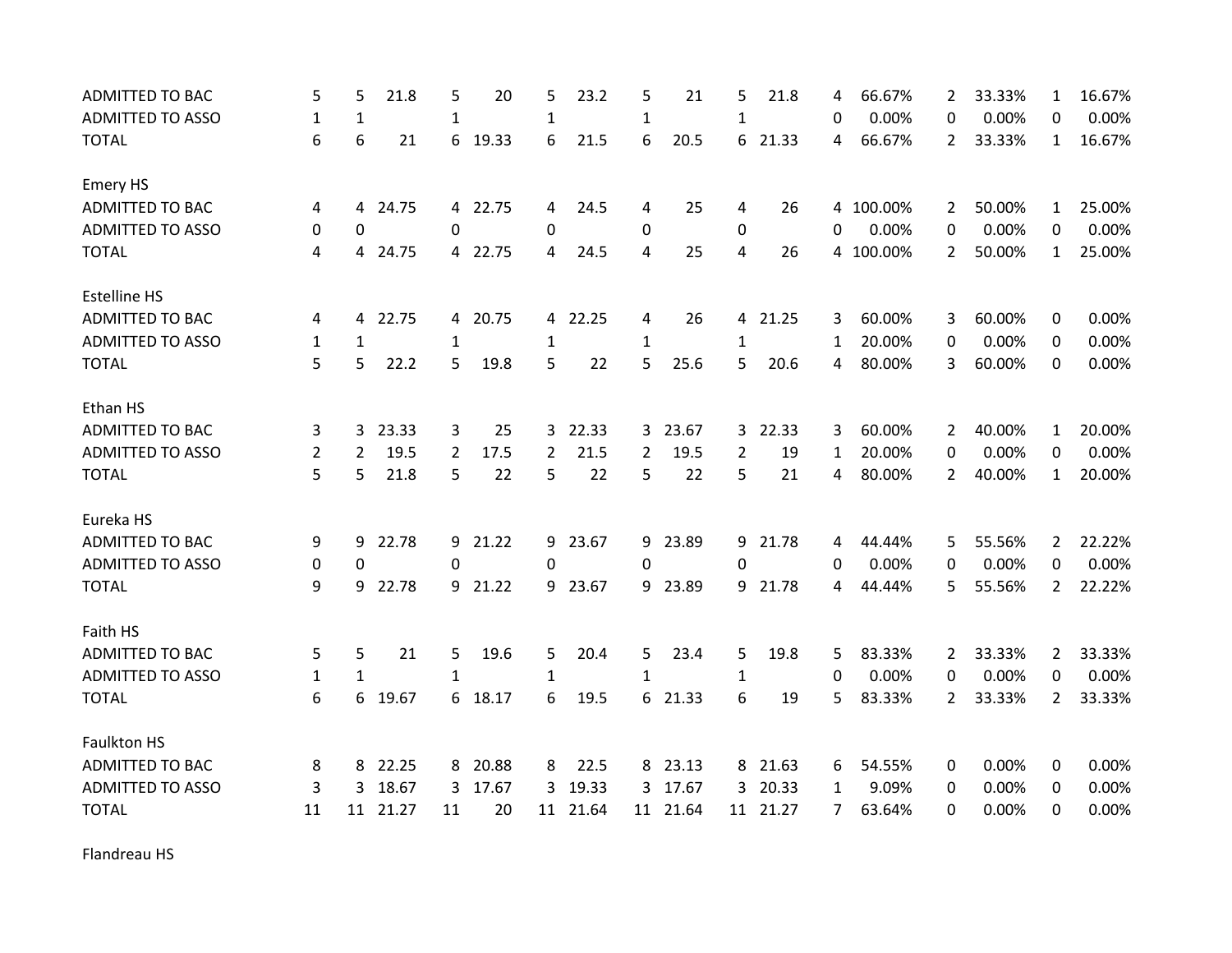| <b>ADMITTED TO BAC</b>  | 18           | 18           | 22.83   | 18           | 22.44    | 18           | 21.56    | 18           | 24.22    | 18           | 22.28    | 15           | 78.95%     | 8              | 42.11% | 6              | 31.58% |
|-------------------------|--------------|--------------|---------|--------------|----------|--------------|----------|--------------|----------|--------------|----------|--------------|------------|----------------|--------|----------------|--------|
| <b>ADMITTED TO ASSO</b> | $\mathbf{1}$ | $\mathbf{1}$ |         | $\mathbf{1}$ |          | $\mathbf{1}$ |          | $\mathbf{1}$ |          | $\mathbf{1}$ |          | $\mathbf{1}$ | 5.26%      | 0              | 0.00%  | 0              | 0.00%  |
| <b>TOTAL</b>            | 19           | 19           | 22.53   |              | 19 22.11 |              | 19 21.21 |              | 19 23.79 |              | 19 22.16 | 16           | 84.21%     | 8              | 42.11% | 6              | 31.58% |
| Florence HS             |              |              |         |              |          |              |          |              |          |              |          |              |            |                |        |                |        |
| <b>ADMITTED TO BAC</b>  | 5            | 5            | 20.8    | 5            | 19.8     | 5            | 20.4     | 5            | 21       | 5            | 22.4     | 4            | 80.00%     | 3              | 60.00% | 0              | 0.00%  |
| <b>ADMITTED TO ASSO</b> | 0            | 0            |         | $\mathbf 0$  |          | 0            |          | 0            |          | 0            |          | 0            | 0.00%      | 0              | 0.00%  | 0              | 0.00%  |
| <b>TOTAL</b>            | 5            | 5            | 20.8    | 5            | 19.8     | 5            | 20.4     | 5            | 21       | 5            | 22.4     | 4            | 80.00%     | 3              | 60.00% | $\Omega$       | 0.00%  |
| Freeman Academy         |              |              |         |              |          |              |          |              |          |              |          |              |            |                |        |                |        |
| <b>ADMITTED TO BAC</b>  | 6            |              | 6 21.83 | 6            | 19.5     | 6            | 24.5     | 6            | 19       | 6            | 23.5     | 4            | 66.67%     | $\overline{2}$ | 33.33% | 1              | 16.67% |
| <b>ADMITTED TO ASSO</b> | 0            | 0            |         | 0            |          | 0            |          | 0            |          | 0            |          | 0            | 0.00%      | 0              | 0.00%  | 0              | 0.00%  |
| <b>TOTAL</b>            | 6            | 6            | 21.83   | 6            | 19.5     | 6            | 24.5     | 6            | 19       | 6            | 23.5     | 4            | 66.67%     | 2              | 33.33% | $\mathbf{1}$   | 16.67% |
| Freeman HS              |              |              |         |              |          |              |          |              |          |              |          |              |            |                |        |                |        |
| <b>ADMITTED TO BAC</b>  | 10           | 10           | 21.6    | 10           | 20.7     | 10           | 20.5     | 10           | 22.7     | 10           | 22       | 9            | 90.00%     | 4              | 40.00% | 4              | 40.00% |
| <b>ADMITTED TO ASSO</b> | 0            | 0            |         | 0            |          | 0            |          | 0            |          | 0            |          | 0            | 0.00%      | 0              | 0.00%  | 0              | 0.00%  |
| <b>TOTAL</b>            | 10           | 10           | 21.6    | 10           | 20.7     | 10           | 20.5     | 10           | 22.7     | 10           | 22       | 9            | 90.00%     | 4              | 40.00% | 4              | 40.00% |
| <b>Garretson HS</b>     |              |              |         |              |          |              |          |              |          |              |          |              |            |                |        |                |        |
| <b>ADMITTED TO BAC</b>  | 18           | 18           | 23.06   | 18           | 22.22    | 18           | 22.67    | 18           | 24.06    | 18           | 22.39    | 18           | 100.00%    | 6              | 33.33% | 4              | 22.22% |
| <b>ADMITTED TO ASSO</b> | 0            | $\mathbf 0$  |         | 0            |          | 0            |          | $\mathbf 0$  |          | $\mathbf 0$  |          | 0            | 0.00%      | 0              | 0.00%  | 0              | 0.00%  |
| <b>TOTAL</b>            | 18           | 18           | 23.06   |              | 18 22.22 | 18           | 22.67    | 18           | 24.06    | 18           | 22.39    |              | 18 100.00% | 6              | 33.33% | 4              | 22.22% |
| Gayville- Volin HS      |              |              |         |              |          |              |          |              |          |              |          |              |            |                |        |                |        |
| <b>ADMITTED TO BAC</b>  | 5            | 5            | 21      | 5            | 20.4     | 5            | 22.4     | 5            | 18.6     | 5            | 21.4     | 3            | 60.00%     | 2              | 40.00% | $\overline{2}$ | 40.00% |
| <b>ADMITTED TO ASSO</b> | 0            | 0            |         | 0            |          | 0            |          | 0            |          | 0            |          | 0            | 0.00%      | 0              | 0.00%  | 0              | 0.00%  |
| <b>TOTAL</b>            | 5            | 5            | 21      | 5            | 20.4     | 5            | 22.4     | 5            | 18.6     | 5            | 21.4     | 3            | 60.00%     | $\overline{2}$ | 40.00% | $\overline{2}$ | 40.00% |
| Gettysburg HS           |              |              |         |              |          |              |          |              |          |              |          |              |            |                |        |                |        |
| ADMITTED TO BAC         | 17           | 17           | 22.82   |              | 17 22.18 |              | 17 22.29 |              | 17 24.47 |              | 17 21.94 | 16           | 94.12%     | 6              | 35.29% | 4              | 23.53% |
| <b>ADMITTED TO ASSO</b> | 0            | $\Omega$     |         | 0            |          | 0            |          | 0            |          | 0            |          | 0            | 0.00%      | 0              | 0.00%  | 0              | 0.00%  |
| <b>TOTAL</b>            | 17           | 17           | 22.82   |              | 17 22.18 | 17           | 22.29    | 17           | 24.47    |              | 17 21.94 | 16           | 94.12%     | 6              | 35.29% | 4              | 23.53% |

Grant‐Deuel HS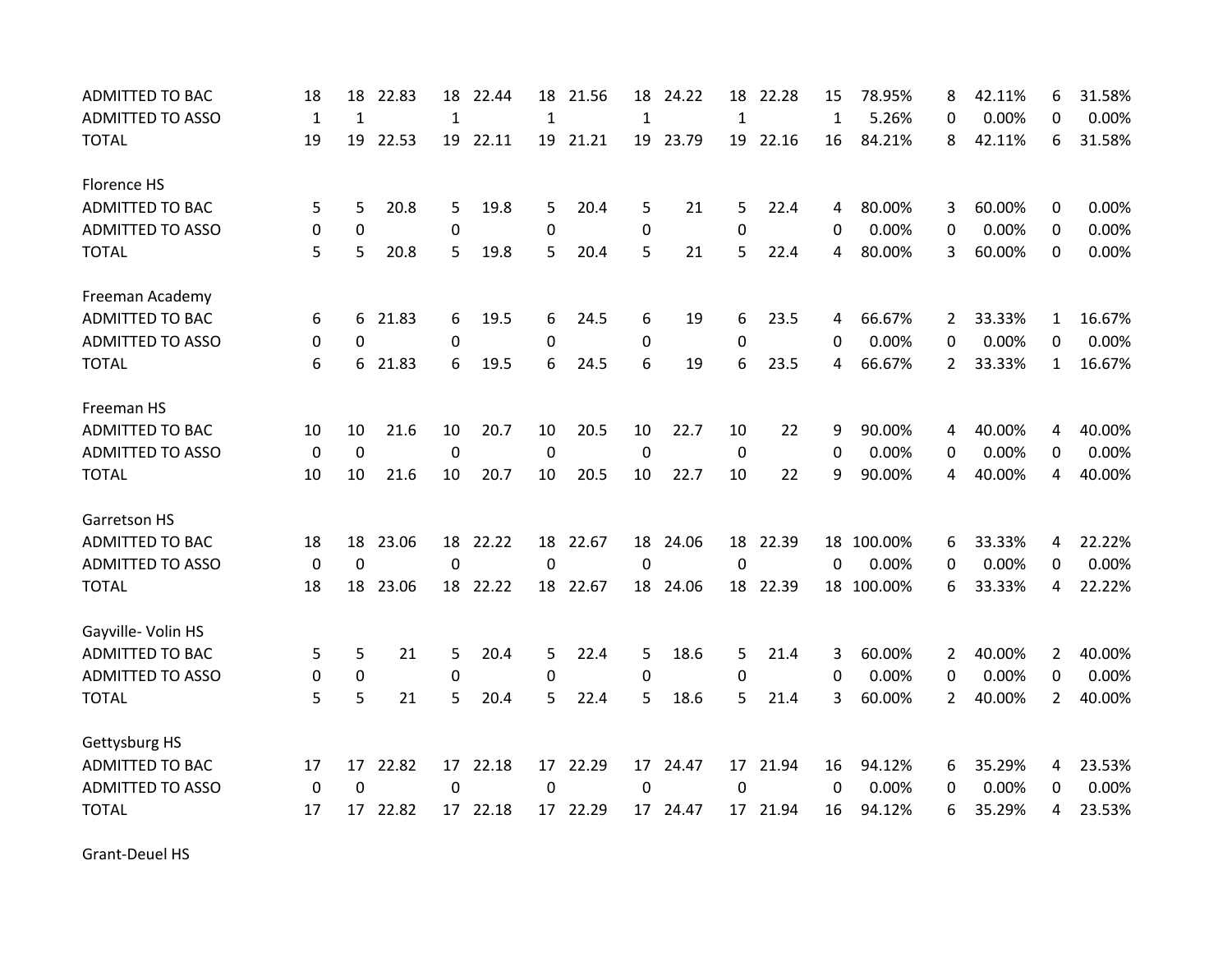| <b>ADMITTED TO BAC</b>   | 7              | 7        | 23.86    |              | 7 23.57  | 7            | 22.43    | $7^{\circ}$  | 24.86    | 7 <sup>1</sup> | 24.43    |          | 7 100.00% | 3  | 42.86%    | 3              | 42.86%    |
|--------------------------|----------------|----------|----------|--------------|----------|--------------|----------|--------------|----------|----------------|----------|----------|-----------|----|-----------|----------------|-----------|
| <b>ADMITTED TO ASSO</b>  | 0              | $\Omega$ |          | 0            |          | $\Omega$     |          | 0            |          | 0              |          | $\Omega$ | 0.00%     | 0  | 0.00%     | $\Omega$       | 0.00%     |
| <b>TOTAL</b>             | $\overline{7}$ | 7        | 23.86    |              | 7 23.57  |              | 7 22.43  |              | 7 24.86  |                | 7 24.43  |          | 7 100.00% | 3  | 42.86%    | 3              | 42.86%    |
| <b>Great Plains Luth</b> |                |          |          |              |          |              |          |              |          |                |          |          |           |    |           |                |           |
| <b>ADMITTED TO BAC</b>   | 5              | 5        | 24.2     | 5            | 23.6     | 5            | 26.6     | 5.           | 22.6     | 5              | 23.4     | 4        | 66.67%    | 0  | 0.00%     | $\overline{2}$ | 33.33%    |
| <b>ADMITTED TO ASSO</b>  | $\mathbf{1}$   | 1        |          | 1            |          | 1            |          | $\mathbf{1}$ |          | 1              |          | $\Omega$ | 0.00%     | 0  | 0.00%     | 0              | 0.00%     |
| <b>TOTAL</b>             | 6              | 6        | 23.67    | 6            | 24       | 6            | 24.67    | 6            | 23.5     | 6              | 22       | 4        | 66.67%    | 0  | 0.00%     | $\overline{2}$ | 33.33%    |
| Gregory HS               |                |          |          |              |          |              |          |              |          |                |          |          |           |    |           |                |           |
| ADMITTED TO BAC          | 8              | 8        | 24.13    | 8            | 23.13    | 8            | 25.13    |              | 8 23.25  |                | 8 24.63  | 6        | 75.00%    | 6  | 75.00%    | 6              | 75.00%    |
| <b>ADMITTED TO ASSO</b>  | 0              | 0        |          | 0            |          | 0            |          | 0            |          | 0              |          | 0        | 0.00%     | 0  | 0.00%     | 0              | 0.00%     |
| <b>TOTAL</b>             | 8              | 8        | 24.13    | 8            | 23.13    | 8            | 25.13    |              | 8 23.25  |                | 8 24.63  | 6        | 75.00%    | 6  | 75.00%    | 6              | 75.00%    |
| Groton HS                |                |          |          |              |          |              |          |              |          |                |          |          |           |    |           |                |           |
| <b>ADMITTED TO BAC</b>   | 20             | 20       | 24.45    | 20           | 22.25    | 20           | 24.9     | 20           | 25.05    | 20             | 24.95    | 19       | 90.48%    | 9  | 42.86%    | 9              | 42.86%    |
| <b>ADMITTED TO ASSO</b>  | $\mathbf{1}$   | 1        |          | $\mathbf{1}$ |          | $\mathbf{1}$ |          | 1            |          | 1              |          | 0        | 0.00%     | 0  | 0.00%     | 0              | 0.00%     |
| <b>TOTAL</b>             | 21             |          | 21 24.14 | 21           | 22       |              | 21 24.52 |              | 21 24.76 |                | 21 24.67 | 19       | 90.48%    | 9  | 42.86%    | 9              | 42.86%    |
| Hamlin HS                |                |          |          |              |          |              |          |              |          |                |          |          |           |    |           |                |           |
| ADMITTED TO BAC          | 13             | 13       | 24.31    | 13           | 22.69    | 13           | 26       | 13           | 23.77    | 13             | 24.46    | 12       | 92.31%    | 10 | 76.92%    | 8              | 61.54%    |
| <b>ADMITTED TO ASSO</b>  | 0              | 0        |          | 0            |          | 0            |          | 0            |          | 0              |          | 0        | 0.00%     | 0  | 0.00%     | 0              | 0.00%     |
| <b>TOTAL</b>             | 13             | 13       | 24.31    |              | 13 22.69 | 13           | 26       | 13           | 23.77    | 13             | 24.46    | 12       | 92.31%    | 10 | 76.92%    | 8              | 61.54%    |
| Hanson HS                |                |          |          |              |          |              |          |              |          |                |          |          |           |    |           |                |           |
| <b>ADMITTED TO BAC</b>   | 8              | 8        | 21.63    |              | 8 20.88  | 8            | 22.13    |              | 8 21.63  |                | 8 21.88  | 7        | 77.78%    | 3  | 33.33%    | $\mathbf{1}$   | 11.11%    |
| <b>ADMITTED TO ASSO</b>  | 1              | 1        |          | 1            |          | 1            |          | $\mathbf{1}$ |          | $\mathbf{1}$   |          | 1        | 11.11%    | 1  | 11.11%    | 0              | 0.00%     |
| <b>TOTAL</b>             | 9              | 9        | 21.44    | 9            | 20.33    | 9            | 22.22    | 9            | 21.33    |                | 9 21.78  | 8        | 88.89%    | 4  | 44.44%    | $\mathbf{1}$   | 11.11%    |
| <b>Harding County HS</b> |                |          |          |              |          |              |          |              |          |                |          |          |           |    |           |                |           |
| ADMITTED TO BAC          | 3              | 3        | 26.33    | 3            | 25       | 3            | 28.67    | 3            | 26.33    |                | 3 25.67  |          | 3 100.00% |    | 3 100.00% |                | 3 100.00% |
| <b>ADMITTED TO ASSO</b>  | 0              | $\Omega$ |          | 0            |          | 0            |          | 0            |          | 0              |          | 0        | 0.00%     | 0  | 0.00%     | 0              | 0.00%     |
| <b>TOTAL</b>             | 3              | 3        | 26.33    | 3            | 25       | 3            | 28.67    | 3            | 26.33    | 3              | 25.67    |          | 3 100.00% |    | 3 100.00% |                | 3 100.00% |

Harrisburg HS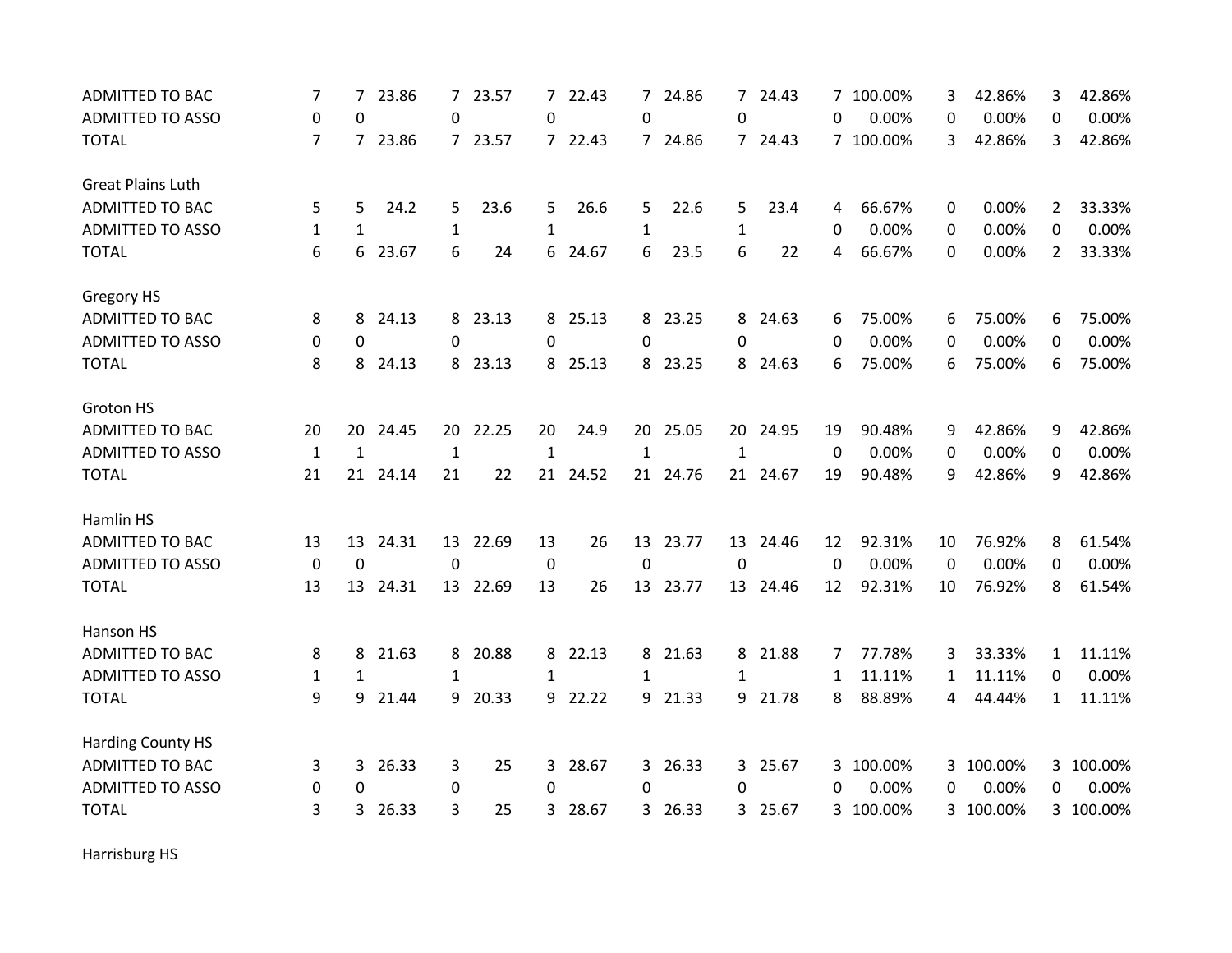| <b>ADMITTED TO BAC</b>  | 22           | 22           | 23.59    | 22           | 22.05    | 22           | 23.77    | 22           | 23.73    | 22           | 24.05    | 16           | 69.57%    | 11             | 47.83% | 9              | 39.13% |
|-------------------------|--------------|--------------|----------|--------------|----------|--------------|----------|--------------|----------|--------------|----------|--------------|-----------|----------------|--------|----------------|--------|
| <b>ADMITTED TO ASSO</b> | $\mathbf{1}$ | $\mathbf{1}$ |          | $\mathbf{1}$ |          | $\mathbf{1}$ |          | $\mathbf 1$  |          | $\mathbf{1}$ |          | $\mathbf{1}$ | 4.35%     | $\mathbf{1}$   | 4.35%  | 0              | 0.00%  |
| <b>TOTAL</b>            | 23           |              | 23 23.52 |              | 23 21.96 |              | 23 23.78 | 23           | 23.7     |              | 23 23.91 | 17           | 73.91%    | 12             | 52.17% | 9              | 39.13% |
| Herreid HS              |              |              |          |              |          |              |          |              |          |              |          |              |           |                |        |                |        |
| <b>ADMITTED TO BAC</b>  | 5            | 5            | 20.2     | 5            | 19.2     | 5            | 19.2     | 5            | 21.4     | 5            | 20.2     | 3            | 60.00%    | 0              | 0.00%  | 0              | 0.00%  |
| <b>ADMITTED TO ASSO</b> | 0            | 0            |          | 0            |          | 0            |          | 0            |          | 0            |          | 0            | 0.00%     | 0              | 0.00%  | 0              | 0.00%  |
| <b>TOTAL</b>            | 5            | 5            | 20.2     | 5            | 19.2     | 5            | 19.2     | 5            | 21.4     | 5            | 20.2     | 3            | 60.00%    | $\mathbf{0}$   | 0.00%  | $\Omega$       | 0.00%  |
| Highmore HS             |              |              |          |              |          |              |          |              |          |              |          |              |           |                |        |                |        |
| ADMITTED TO BAC         | 5            | 5            | 25.8     | 5            | 25.4     | 5            | 24.8     | 5            | 29       | 5            | 23       |              | 5 100.00% | 4              | 80.00% | 4              | 80.00% |
| <b>ADMITTED TO ASSO</b> | $\mathbf 0$  | 0            |          | $\mathbf 0$  |          | 0            |          | 0            |          | 0            |          | 0            | 0.00%     | 0              | 0.00%  | 0              | 0.00%  |
| <b>TOTAL</b>            | 5            | 5            | 25.8     | 5            | 25.4     | 5            | 24.8     | 5            | 29       | 5            | 23       | 5            | 100.00%   | 4              | 80.00% | 4              | 80.00% |
| Hill City HS            |              |              |          |              |          |              |          |              |          |              |          |              |           |                |        |                |        |
| <b>ADMITTED TO BAC</b>  | 14           | 14           | 21.5     | 14           | 21.57    | 14           | 21.21    | 14           | 21.14    |              | 14 21.36 | 11           | 78.57%    | 8              | 57.14% | 4              | 28.57% |
| <b>ADMITTED TO ASSO</b> | 0            | 0            |          | $\Omega$     |          | 0            |          | 0            |          | 0            |          | 0            | 0.00%     | 0              | 0.00%  | 0              | 0.00%  |
| <b>TOTAL</b>            | 14           | 14           | 21.5     |              | 14 21.57 |              | 14 21.21 |              | 14 21.14 |              | 14 21.36 | 11           | 78.57%    | 8              | 57.14% | 4              | 28.57% |
| Hitchcock-Tulare HS     |              |              |          |              |          |              |          |              |          |              |          |              |           |                |        |                |        |
| <b>ADMITTED TO BAC</b>  | 3            | 3            | 24.33    |              | 3 22.33  | 3            | 23.67    | 3            | 26.33    | 3            | 24       |              | 3 100.00% | 1              | 33.33% | 1              | 33.33% |
| <b>ADMITTED TO ASSO</b> | 0            | 0            |          | 0            |          | 0            |          | 0            |          | 0            |          | 0            | 0.00%     | 0              | 0.00%  | 0              | 0.00%  |
| <b>TOTAL</b>            | 3            | 3            | 24.33    |              | 3 22.33  |              | 3 23.67  |              | 3 26.33  | 3            | 24       |              | 3 100.00% | $\mathbf{1}$   | 33.33% | $\mathbf{1}$   | 33.33% |
| <b>Hot Springs HS</b>   |              |              |          |              |          |              |          |              |          |              |          |              |           |                |        |                |        |
| ADMITTED TO BAC         | 13           | 13           | 24.54    |              | 13 22.77 |              | 13 25.77 |              | 13 24.69 |              | 13 24.15 | 10           | 71.43%    | 5              | 35.71% | 4              | 28.57% |
| <b>ADMITTED TO ASSO</b> | $\mathbf{1}$ | $\mathbf{1}$ |          | 1            |          | $\mathbf{1}$ |          | $\mathbf{1}$ |          | 1            |          | $\Omega$     | 0.00%     | 0              | 0.00%  | 0              | 0.00%  |
| <b>TOTAL</b>            | 14           | 14           | 24.21    | 14           | 22.57    | 14           | 24.93    | 14           | 24.86    |              | 14 23.86 | 10           | 71.43%    | 5              | 35.71% | 4              | 28.57% |
| Hoven HS                |              |              |          |              |          |              |          |              |          |              |          |              |           |                |        |                |        |
| ADMITTED TO BAC         | 3            | 3            | 24.67    |              | 3 24.33  | 3            | 26       | 3            | 26.67    |              | 3 22.33  | 3            | 60.00%    | $\overline{2}$ | 40.00% | $\overline{2}$ | 40.00% |
| <b>ADMITTED TO ASSO</b> | 2            | 2            | 17       | 2            | 17.5     | 2            | 19.5     | 2            | 15.5     | 2            | 14       | 2            | 40.00%    | 0              | 0.00%  | 0              | 0.00%  |
| <b>TOTAL</b>            | 5            | 5            | 21.6     | 5.           | 21.6     | 5            | 23.4     | 5            | 22.2     | 5            | 19       | 5.           | 100.00%   | 2              | 40.00% | $\overline{2}$ | 40.00% |

Howard HS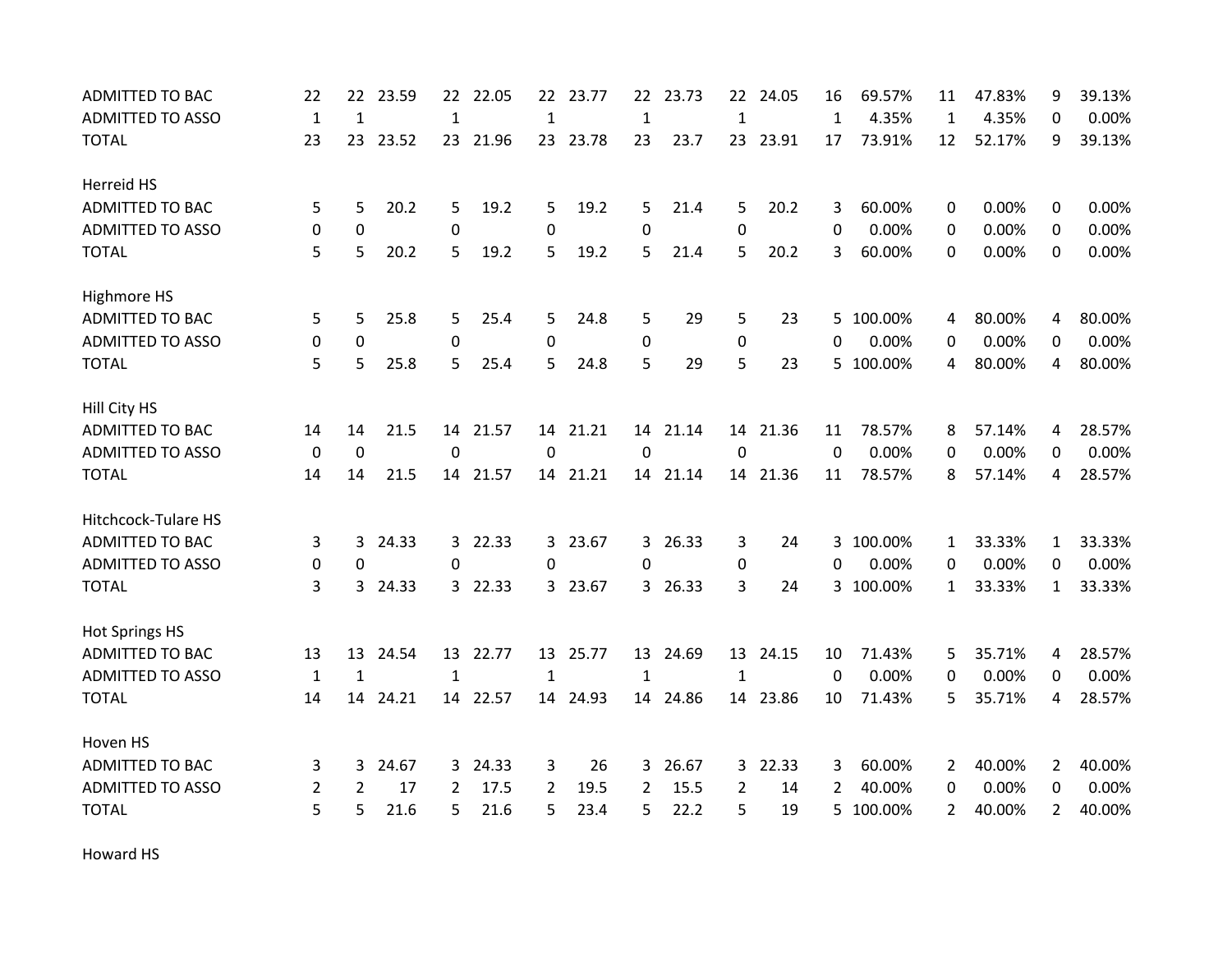| <b>ADMITTED TO BAC</b>  | 6              | 6              | 21.67 | 6              | 20.67    | 6              | 21.33    | 6  | 21.67    | 6              | 22.17    | 5              | 83.33% | 3  | 50.00% | $\overline{2}$ | 33.33% |
|-------------------------|----------------|----------------|-------|----------------|----------|----------------|----------|----|----------|----------------|----------|----------------|--------|----|--------|----------------|--------|
| <b>ADMITTED TO ASSO</b> | $\Omega$       | $\Omega$       |       | 0              |          | 0              |          | 0  |          | 0              |          | 0              | 0.00%  | 0  | 0.00%  | 0              | 0.00%  |
| <b>TOTAL</b>            | 6              | 6              | 21.67 | 6              | 20.67    | 6              | 21.33    |    | 6 21.67  |                | 6 22.17  | 5              | 83.33% | 3  | 50.00% | 2              | 33.33% |
| Huron Senior HS         |                |                |       |                |          |                |          |    |          |                |          |                |        |    |        |                |        |
| ADMITTED TO BAC         | 56             | 56             | 22.88 |                | 56 21.79 |                | 56 22.68 |    | 56 23.38 |                | 56 22.88 | 41             | 71.93% | 42 | 73.68% | 16             | 28.07% |
| <b>ADMITTED TO ASSO</b> | $\mathbf{1}$   | $\mathbf{1}$   |       | 1              |          | 1              |          | 1  |          | 1              |          | 0              | 0.00%  | 0  | 0.00%  | 0              | 0.00%  |
| <b>TOTAL</b>            | 57             | 57             | 22.84 |                | 57 21.72 | 57             | 22.65    |    | 57 23.32 | 57             | 22.88    | 41             | 71.93% | 42 | 73.68% | 16             | 28.07% |
| Indian Voca HS          |                |                |       |                |          |                |          |    |          |                |          |                |        |    |        |                |        |
| <b>ADMITTED TO BAC</b>  | 4              | 4              | 15    |                | 4 13.25  | 4              | 15.5     | 4  | 13.5     |                | 4 16.75  | 3              | 75.00% | 0  | 0.00%  | 0              | 0.00%  |
| <b>ADMITTED TO ASSO</b> | 0              | $\mathbf 0$    |       | 0              |          | 0              |          | 0  |          | 0              |          | 0              | 0.00%  | 0  | 0.00%  | $\Omega$       | 0.00%  |
| <b>TOTAL</b>            | 4              | 4              | 15    | 4              | 13.25    | 4              | 15.5     | 4  | 13.5     |                | 4 16.75  | 3              | 75.00% | 0  | 0.00%  | 0              | 0.00%  |
| Ipswich HS              |                |                |       |                |          |                |          |    |          |                |          |                |        |    |        |                |        |
| <b>ADMITTED TO BAC</b>  | 10             | 10             | 23    | 10             | 22.3     | 10             | 24.1     | 10 | 22.4     | 10             | 23       | 9              | 69.23% | 4  | 30.77% | 2              | 15.38% |
| <b>ADMITTED TO ASSO</b> | 3              | 3              | 18.67 | 3              | 18.33    | 3              | 18.67    | 3  | 18.33    | 3              | 18       | 1              | 7.69%  | 0  | 0.00%  | 0              | 0.00%  |
| <b>TOTAL</b>            | 13             | 13             | 22    |                | 13 21.38 |                | 13 22.85 |    | 13 21.46 |                | 13 21.85 | 10             | 76.92% | 4  | 30.77% | $\overline{2}$ | 15.38% |
| Irene-Wakonda HS        |                |                |       |                |          |                |          |    |          |                |          |                |        |    |        |                |        |
| <b>ADMITTED TO BAC</b>  | 4              | 4              | 22.5  | 4              | 20.5     | 4              | 23       | 4  | 24.5     | 4              | 21.5     | 2              | 50.00% | 0  | 0.00%  | $\overline{2}$ | 50.00% |
| <b>ADMITTED TO ASSO</b> | 0              | $\mathbf 0$    |       | 0              |          | 0              |          | 0  |          | 0              |          | $\Omega$       | 0.00%  | 0  | 0.00%  | 0              | 0.00%  |
| <b>TOTAL</b>            | 4              | 4              | 22.5  | 4              | 20.5     | 4              | 23       | 4  | 24.5     | 4              | 21.5     | $\overline{2}$ | 50.00% | 0  | 0.00%  | $\overline{2}$ | 50.00% |
| Isabel HS               |                |                |       |                |          |                |          |    |          |                |          |                |        |    |        |                |        |
| <b>ADMITTED TO BAC</b>  | $\overline{2}$ | $\overline{2}$ | 20    | $\overline{2}$ | 18.5     | $\overline{2}$ | 21.5     | 2  | 20       | $\overline{2}$ | 21       | 2              | 66.67% | 1  | 33.33% | 1              | 33.33% |
| <b>ADMITTED TO ASSO</b> | 1              | 1              |       | $\mathbf{1}$   |          | 1              |          | 1  |          | 1              |          | 0              | 0.00%  | 0  | 0.00%  | 0              | 0.00%  |
| <b>TOTAL</b>            | 3              | 3              | 18    | 3              | 17       | 3              | 18.67    | 3  | 17       | 3              | 19.33    | 2              | 66.67% | 1  | 33.33% | $\mathbf{1}$   | 33.33% |
| Jones Co. HS            |                |                |       |                |          |                |          |    |          |                |          |                |        |    |        |                |        |
| ADMITTED TO BAC         | 5              | 5              | 23.2  | 5              | 24       | 5              | 24       | 5  | 22.2     | 5              | 22.4     | 4              | 66.67% | 3  | 50.00% | 3              | 50.00% |
| <b>ADMITTED TO ASSO</b> | 1              | 1              |       | 1              |          | 1              |          | 1  |          | $\mathbf{1}$   |          | 0              | 0.00%  | 0  | 0.00%  | 0              | 0.00%  |
| <b>TOTAL</b>            | 6              | 6              | 22.67 | 6              | 23.33    | 6              | 23.17    | 6  | 21.67    | 6              | 22.5     | 4              | 66.67% | 3  | 50.00% | 3              | 50.00% |

Kadoka HS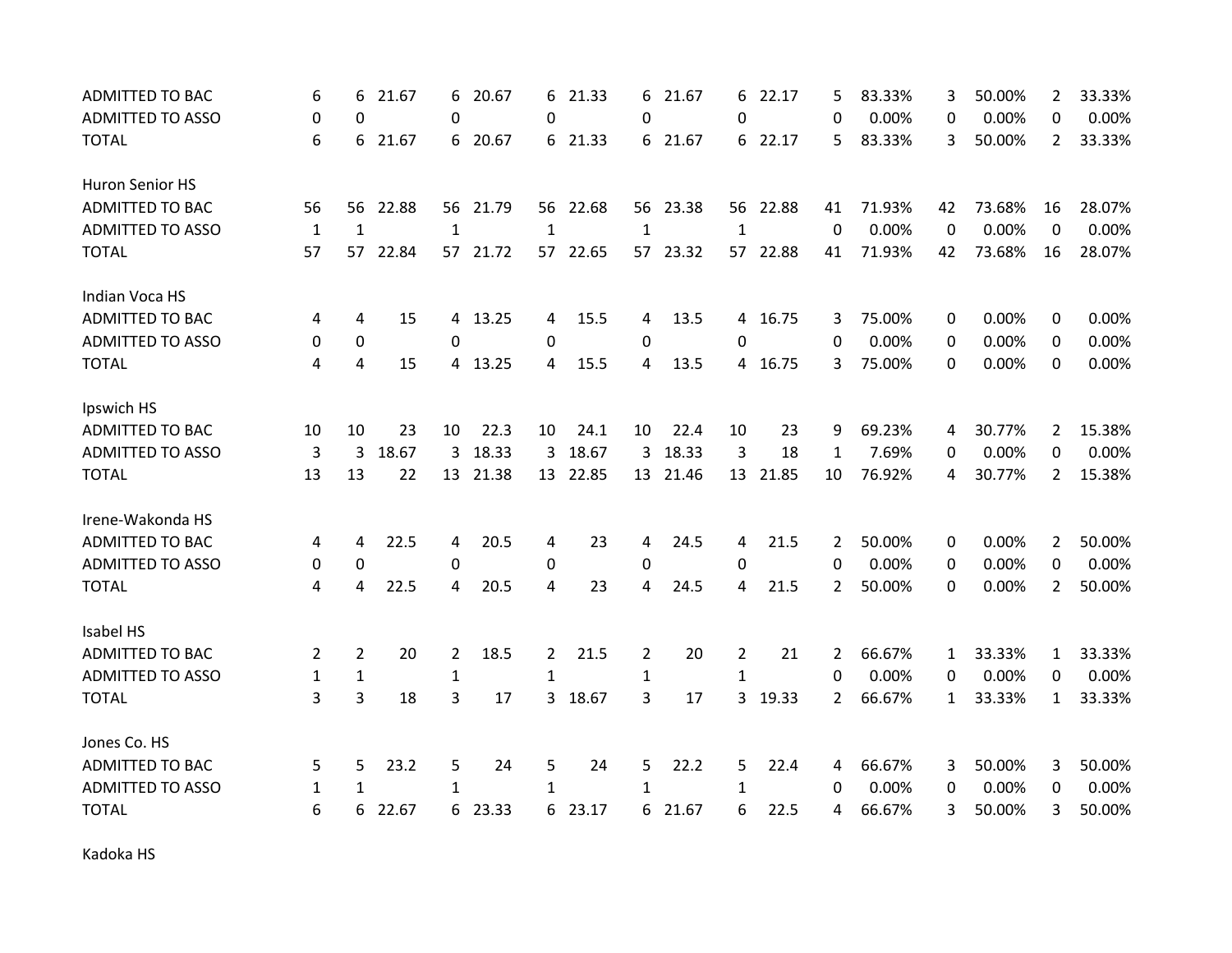| <b>ADMITTED TO BAC</b>  | 9              | 9              | 22.78    | 9              | 21.56    | 9              | 23       | 9              | 23.44    | 9              | 22.33    | 6           | 66.67%    | 3                | 33.33%    | 3              | 33.33% |
|-------------------------|----------------|----------------|----------|----------------|----------|----------------|----------|----------------|----------|----------------|----------|-------------|-----------|------------------|-----------|----------------|--------|
| <b>ADMITTED TO ASSO</b> | 0              | 0              |          | 0              |          | 0              |          | 0              |          | 0              |          | 0           | 0.00%     | 0                | 0.00%     | 0              | 0.00%  |
| <b>TOTAL</b>            | 9              | 9              | 22.78    |                | 9 21.56  | 9              | 23       | 9              | 23.44    |                | 9 22.33  | 6           | 66.67%    | 3                | 33.33%    | 3              | 33.33% |
| Kimball HS              |                |                |          |                |          |                |          |                |          |                |          |             |           |                  |           |                |        |
| <b>ADMITTED TO BAC</b>  | 5              | 5              | 20.2     | 5              | 19.2     | 5              | 18.4     | 5              | 20.4     | 5              | 22       | 3           | 60.00%    | 4                | 80.00%    | 0              | 0.00%  |
| <b>ADMITTED TO ASSO</b> | 0              | 0              |          | 0              |          | 0              |          | 0              |          | 0              |          | $\Omega$    | 0.00%     | 0                | 0.00%     | 0              | 0.00%  |
| <b>TOTAL</b>            | 5              | 5              | 20.2     | 5              | 19.2     | 5              | 18.4     | 5              | 20.4     | 5              | 22       | 3           | 60.00%    | 4                | 80.00%    | 0              | 0.00%  |
| Lake Preston HS         |                |                |          |                |          |                |          |                |          |                |          |             |           |                  |           |                |        |
| <b>ADMITTED TO BAC</b>  | 3              | $\overline{3}$ | 27.67    | 3              | 27       |                | 3 27.67  |                | 3 26.67  |                | 3 28.67  |             | 3 100.00% |                  | 3 100.00% | $\overline{2}$ | 66.67% |
| <b>ADMITTED TO ASSO</b> | 0              | 0              |          | 0              |          | 0              |          | 0              |          | 0              |          | 0           | 0.00%     | 0                | 0.00%     | $\Omega$       | 0.00%  |
| <b>TOTAL</b>            | 3              | 3              | 27.67    | 3              | 27       | 3              | 27.67    |                | 3 26.67  |                | 3 28.67  |             | 3 100.00% |                  | 3 100.00% | $\overline{2}$ | 66.67% |
| Langford HS             |                |                |          |                |          |                |          |                |          |                |          |             |           |                  |           |                |        |
| <b>ADMITTED TO BAC</b>  | 10             | 10             | 23.3     | 10             | 21.8     | 10             | 24.3     | 10             | 24       | 10             | 22.2     | 10          | 90.91%    | 6                | 54.55%    | 6              | 54.55% |
| <b>ADMITTED TO ASSO</b> | $\mathbf{1}$   | $\mathbf{1}$   |          | $\mathbf{1}$   |          | $\mathbf{1}$   |          | $\mathbf{1}$   |          | $\mathbf{1}$   |          | $\mathbf 0$ | 0.00%     | 0                | 0.00%     | 0              | 0.00%  |
| <b>TOTAL</b>            | 11             |                | 11 22.82 |                | 11 21.27 |                | 11 23.45 |                | 11 23.45 |                | 11 22.18 | 10          | 90.91%    | 6                | 54.55%    | 6              | 54.55% |
| Lead HS                 |                |                |          |                |          |                |          |                |          |                |          |             |           |                  |           |                |        |
| ADMITTED TO BAC         | 23             | 23             | 22.7     | 23             | 22.09    | 23             | 23.09    | 23             | 22.74    | 23             | 22.3     | 19          | 82.61%    | 9                | 39.13%    | 7              | 30.43% |
| <b>ADMITTED TO ASSO</b> | 0              | $\mathbf 0$    |          | 0              |          | 0              |          | 0              |          | 0              |          | $\Omega$    | 0.00%     | 0                | 0.00%     | $\Omega$       | 0.00%  |
| <b>TOTAL</b>            | 23             | 23             | 22.7     |                | 23 22.09 | 23             | 23.09    |                | 23 22.74 | 23             | 22.3     | 19          | 82.61%    | 9                | 39.13%    | 7              | 30.43% |
| Lemmon HS               |                |                |          |                |          |                |          |                |          |                |          |             |           |                  |           |                |        |
| <b>ADMITTED TO BAC</b>  | 8              | 8              | 24.75    | 8              | 23.88    | 8              | 24.25    | 8              | 26.75    |                | 8 23.75  | 8           | 100.00%   | 2                | 25.00%    | 1              | 12.50% |
| <b>ADMITTED TO ASSO</b> | 0              | 0              |          | 0              |          | 0              |          | 0              |          | 0              |          | 0           | 0.00%     | $\Omega$         | 0.00%     | 0              | 0.00%  |
| <b>TOTAL</b>            | 8              | 8              | 24.75    | 8              | 23.88    | 8              | 24.25    | 8              | 26.75    |                | 8 23.75  |             | 8 100.00% | $\overline{2}$   | 25.00%    | $\mathbf{1}$   | 12.50% |
| Lennox HS               |                |                |          |                |          |                |          |                |          |                |          |             |           |                  |           |                |        |
| <b>ADMITTED TO BAC</b>  | 24             | 24             | 21.88    |                | 24 21.46 | 24             | 20.54    |                | 24 23.29 |                | 24 21.67 | 20          | 76.92%    | 11               | 42.31%    | 7              | 26.92% |
| <b>ADMITTED TO ASSO</b> | $\overline{2}$ | $\overline{2}$ | 17       | $\overline{2}$ | 15       | $\overline{2}$ | 19       | $\overline{2}$ | 14       | $\overline{2}$ | 18.5     | 1           | 3.85%     | $\boldsymbol{0}$ | 0.00%     | 0              | 0.00%  |
| <b>TOTAL</b>            | 26             | 26             | 21.5     | 26             | 20.96    | 26             | 20.42    | 26             | 22.58    | 26             | 21.42    | 21          | 80.77%    | 11               | 42.31%    | 7              | 26.92% |

Leola HS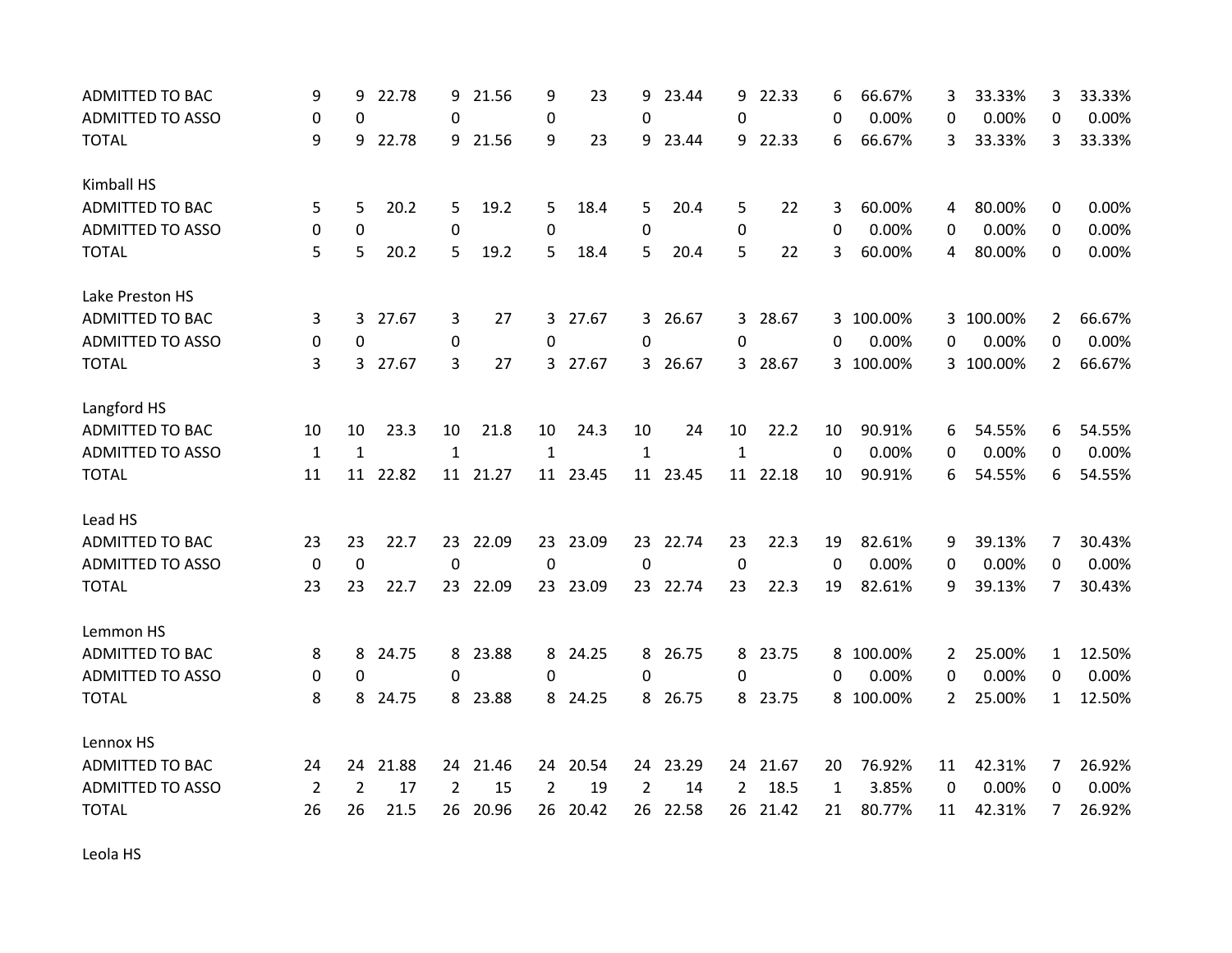| <b>ADMITTED TO BAC</b>   | 5            | 5            | 20.4     | 5            | 23       | 5               | 17.4     | 5              | 20.4     | 5              | 20.6     | 5            | 100.00%   | 0            | 0.00%  | 0            | 0.00%  |
|--------------------------|--------------|--------------|----------|--------------|----------|-----------------|----------|----------------|----------|----------------|----------|--------------|-----------|--------------|--------|--------------|--------|
| <b>ADMITTED TO ASSO</b>  | 0            | 0            |          | 0            |          | 0               |          | 0              |          | 0              |          | 0            | 0.00%     | 0            | 0.00%  | 0            | 0.00%  |
| <b>TOTAL</b>             | 5            | 5            | 20.4     | 5            | 23       | 5               | 17.4     | 5              | 20.4     | 5              | 20.6     |              | 5 100.00% | 0            | 0.00%  | 0            | 0.00%  |
| Lincoln HS, SF           |              |              |          |              |          |                 |          |                |          |                |          |              |           |              |        |              |        |
| <b>ADMITTED TO BAC</b>   | 76           | 76           | 24.34    | 76           | 23.72    |                 | 76 23.99 |                | 76 24.45 | 76             | 24.7     | 53           | 65.43%    | 28           | 34.57% | 21           | 25.93% |
| <b>ADMITTED TO ASSO</b>  | 5            | 5            | 19.4     | 5            | 18.4     | 5               | 19.2     | 5              | 18.2     | 5              | 21.2     | 3            | 3.70%     | 0            | 0.00%  | 0            | 0.00%  |
| <b>TOTAL</b>             | 81           | 81           | 24.04    | 81           | 23.4     | 81              | 23.69    | 81             | 24.06    | 81             | 24.48    | 56           | 69.14%    | 28           | 34.57% | 21           | 25.93% |
| Lyman HS                 |              |              |          |              |          |                 |          |                |          |                |          |              |           |              |        |              |        |
| ADMITTED TO BAC          | 15           |              | 15 23.67 |              | 15 23.27 |                 | 15 23.87 |                | 15 23.53 |                | 15 23.53 | 13           | 86.67%    | 9            | 60.00% | 8            | 53.33% |
| <b>ADMITTED TO ASSO</b>  | 0            | $\mathbf 0$  |          | $\Omega$     |          | $\Omega$        |          | 0              |          | 0              |          | $\Omega$     | 0.00%     | 0            | 0.00%  | 0            | 0.00%  |
| <b>TOTAL</b>             | 15           | 15           | 23.67    | 15           | 23.27    |                 | 15 23.87 |                | 15 23.53 |                | 15 23.53 | 13           | 86.67%    | 9            | 60.00% | 8            | 53.33% |
| <b>Madison HS</b>        |              |              |          |              |          |                 |          |                |          |                |          |              |           |              |        |              |        |
| <b>ADMITTED TO BAC</b>   | 26           | 26           | 23.19    | 26           | 22.15    | 26              | 24.27    | 26             | 22.81    | 26             | 23       | 18           | 58.06%    | 17           | 54.84% | 12           | 38.71% |
| <b>ADMITTED TO ASSO</b>  | 5            | 5            | 19.6     | 5            | 19.6     | 5               | 18       | 5              | 20       | 5              | 21       | $\mathbf{1}$ | 3.23%     | 3            | 9.68%  | 0            | 0.00%  |
| <b>TOTAL</b>             | 31           | 31           | 22.61    | 31           | 21.74    |                 | 31 23.26 |                | 31 22.35 |                | 31 22.68 | 19           | 61.29%    | 20           | 64.52% | 12           | 38.71% |
| <b>Marion HS</b>         |              |              |          |              |          |                 |          |                |          |                |          |              |           |              |        |              |        |
| <b>ADMITTED TO BAC</b>   | 2            | 2            | 19       | 2            | 18       | 2               | 20       | $\overline{2}$ | 19       | $\overline{2}$ | 19.5     | 0            | 0.00%     | 0            | 0.00%  | 0            | 0.00%  |
| <b>ADMITTED TO ASSO</b>  | $\mathbf{1}$ | $\mathbf{1}$ |          | $\mathbf{1}$ |          | 1               |          | $\mathbf{1}$   |          | $\mathbf{1}$   |          | 0            | 0.00%     | 0            | 0.00%  | 0            | 0.00%  |
| <b>TOTAL</b>             | 3            | 3            | 17.33    | 3            | 17       | 3               | 18.67    | 3              | 17       | $\overline{3}$ | 17.33    | 0            | 0.00%     | 0            | 0.00%  | 0            | 0.00%  |
| <b>McCook Central HS</b> |              |              |          |              |          |                 |          |                |          |                |          |              |           |              |        |              |        |
| <b>ADMITTED TO BAC</b>   | 19           | 19           | 22.68    | 19           | 21.11    |                 | 19 22.74 | 19             | 22.79    | 19             | 23.74    | 18           | 90.00%    | 8            | 40.00% | 7            | 35.00% |
| <b>ADMITTED TO ASSO</b>  | $\mathbf{1}$ | 1            |          | $\mathbf{1}$ |          | $\mathbf{1}$    |          | 1              |          | 1              |          | 0            | 0.00%     | 0            | 0.00%  | 0            | 0.00%  |
| <b>TOTAL</b>             | 20           | 20           | 22.45    | 20           | 21.1     | 20 <sub>2</sub> | 22.35    |                | 20 22.45 | 20             | 23.55    | 18           | 90.00%    | 8            | 40.00% | 7            | 35.00% |
| McIntosh HS              |              |              |          |              |          |                 |          |                |          |                |          |              |           |              |        |              |        |
| <b>ADMITTED TO BAC</b>   | 4            | 4            | 21.5     | 4            | 22       | 4               | 21.25    |                | 4 20.75  | 4              | 22       | 4            | 100.00%   | 1            | 25.00% | $\mathbf{1}$ | 25.00% |
| <b>ADMITTED TO ASSO</b>  | 0            | 0            |          | 0            |          | $\Omega$        |          | 0              |          | 0              |          | 0            | 0.00%     | 0            | 0.00%  | 0            | 0.00%  |
| <b>TOTAL</b>             | 4            | 4            | 21.5     | 4            | 22       | 4               | 21.25    | 4              | 20.75    | 4              | 22       | 4            | 100.00%   | $\mathbf{1}$ | 25.00% | 1            | 25.00% |

McLaughlin HS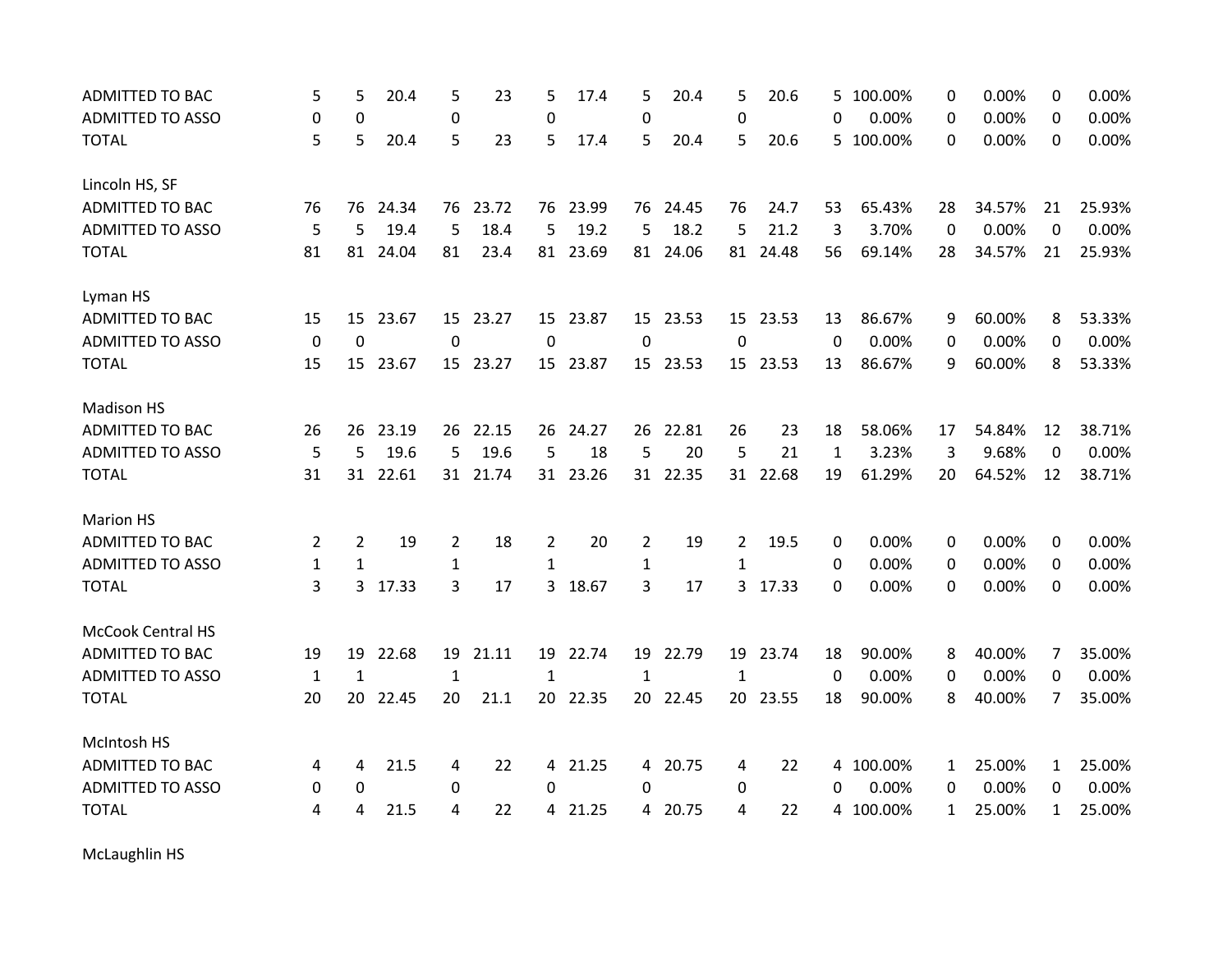| <b>ADMITTED TO BAC</b>  | $\overline{2}$ | 2            | 15.5     | $\overline{2}$ | 15.5     | 2            | 16       | $\overline{2}$ | 15       | $\overline{2}$ | 16.5     | 2            | 66.67%    | 0           | 0.00%  | 0              | 0.00%  |
|-------------------------|----------------|--------------|----------|----------------|----------|--------------|----------|----------------|----------|----------------|----------|--------------|-----------|-------------|--------|----------------|--------|
| <b>ADMITTED TO ASSO</b> | $\mathbf{1}$   | $\mathbf{1}$ |          | 1              |          | 1            |          | 1              |          | $\mathbf{1}$   |          | 0            | 0.00%     | 0           | 0.00%  | 0              | 0.00%  |
| <b>TOTAL</b>            | 3              | 3            | 15.33    | 3              | 14       | 3            | 16.67    |                | 3 15.33  | 3 <sup>1</sup> | 16.33    | 2            | 66.67%    | 0           | 0.00%  | 0              | 0.00%  |
| Menno HS                |                |              |          |                |          |              |          |                |          |                |          |              |           |             |        |                |        |
| ADMITTED TO BAC         | 5              | 5            | 24       | 5              | 24.6     | 5            | 23.6     | 5.             | 24.6     | 5              | 22.6     | 4            | 80.00%    | 4           | 80.00% | 3              | 60.00% |
| <b>ADMITTED TO ASSO</b> | 0              | $\mathbf 0$  |          | $\mathbf 0$    |          | 0            |          | 0              |          | 0              |          | 0            | 0.00%     | 0           | 0.00%  | 0              | 0.00%  |
| <b>TOTAL</b>            | 5              | 5            | 24       | 5              | 24.6     | 5            | 23.6     | 5.             | 24.6     | 5              | 22.6     | 4            | 80.00%    | 4           | 80.00% | 3              | 60.00% |
| Milbank HS              |                |              |          |                |          |              |          |                |          |                |          |              |           |             |        |                |        |
| <b>ADMITTED TO BAC</b>  | 22             |              | 22 24.68 |                | 22 23.82 |              | 22 24.59 |                | 22 24.95 |                | 22 24.68 | 20           | 86.96%    | 14          | 60.87% | 13             | 56.52% |
| <b>ADMITTED TO ASSO</b> | $\mathbf 1$    | $\mathbf{1}$ |          | $\mathbf{1}$   |          | $\mathbf{1}$ |          | $\mathbf{1}$   |          | $\mathbf{1}$   |          | $\mathbf{1}$ | 4.35%     | $\mathbf 0$ | 0.00%  | 0              | 0.00%  |
| <b>TOTAL</b>            | 23             |              | 23 24.39 |                | 23 23.52 |              | 23 24.35 |                | 23 24.57 |                | 23 24.52 | 21           | 91.30%    | 14          | 60.87% | 13             | 56.52% |
| Miller HS               |                |              |          |                |          |              |          |                |          |                |          |              |           |             |        |                |        |
| <b>ADMITTED TO BAC</b>  | 17             | 16           | 23.69    | 16             | 23       | 16           | 23.75    |                | 16 23.13 |                | 16 23.81 | 15           | 83.33%    | 6           | 33.33% | 6              | 33.33% |
| <b>ADMITTED TO ASSO</b> | $\mathbf{1}$   | $\mathbf{1}$ |          | $\mathbf{1}$   |          | $\mathbf{1}$ |          | $\mathbf{1}$   |          | $\mathbf{1}$   |          | $\mathbf{1}$ | 5.56%     | 0           | 0.00%  | 0              | 0.00%  |
| <b>TOTAL</b>            | 18             | 17           | 23.47    |                | 17 22.71 |              | 17 23.53 |                | 17 22.88 |                | 17 23.76 | 16           | 88.89%    | 6           | 33.33% | 6              | 33.33% |
| Mitchell Christian      |                |              |          |                |          |              |          |                |          |                |          |              |           |             |        |                |        |
| <b>ADMITTED TO BAC</b>  | 3              | 3            | 26.33    |                | 3 25.33  | 3            | 25.67    | 3              | 29       | 3 <sup>1</sup> | 25.33    |              | 3 100.00% | 0           | 0.00%  | $\overline{2}$ | 66.67% |
| <b>ADMITTED TO ASSO</b> | 0              | $\mathbf 0$  |          | 0              |          | 0            |          | 0              |          | 0              |          | 0            | 0.00%     | 0           | 0.00%  | 0              | 0.00%  |
| <b>TOTAL</b>            | 3              | $\mathbf{3}$ | 26.33    |                | 3 25.33  |              | 3 25.67  | 3              | 29       |                | 3 25.33  |              | 3 100.00% | $\Omega$    | 0.00%  | $\overline{2}$ | 66.67% |
| Mitchell HS             |                |              |          |                |          |              |          |                |          |                |          |              |           |             |        |                |        |
| <b>ADMITTED TO BAC</b>  | 44             | 44           | 23.57    | 44             | 22       |              | 44 23.68 |                | 44 24.27 |                | 44 23.98 | 29           | 58.00%    | 23          | 46.00% | 16             | 32.00% |
| <b>ADMITTED TO ASSO</b> | 6              | 6            | 21.17    | 6              | 20       | 6            | 20.33    | 6              | 21.67    | 6              | 21.5     | 4            | 8.00%     | 3           | 6.00%  | $\Omega$       | 0.00%  |
| <b>TOTAL</b>            | 50             | 50           | 23.28    | 50             | 21.76    | 50           | 23.28    |                | 50 23.96 | 50             | 23.68    | 33           | 66.00%    | 26          | 52.00% | 16             | 32.00% |
| Mobridge HS             |                |              |          |                |          |              |          |                |          |                |          |              |           |             |        |                |        |
| ADMITTED TO BAC         | 8              | 8            | 23.75    | 8              | 23       | 8            | 21.5     | 8              | 25       | 8              | 24.75    | 7            | 70.00%    | 3           | 30.00% | 3              | 30.00% |
| <b>ADMITTED TO ASSO</b> | 2              | 2            | 19       | 2              | 18       | 2            | 17       | 2              | 20.5     | 2              | 21       | 1            | 10.00%    | 1           | 10.00% | 0              | 0.00%  |
| <b>TOTAL</b>            | 10             | 10           | 22.8     | 10             | 22       | 10           | 20.6     | 10             | 24.1     | 10             | 24       | 8            | 80.00%    | 4           | 40.00% | 3              | 30.00% |

Montrose HS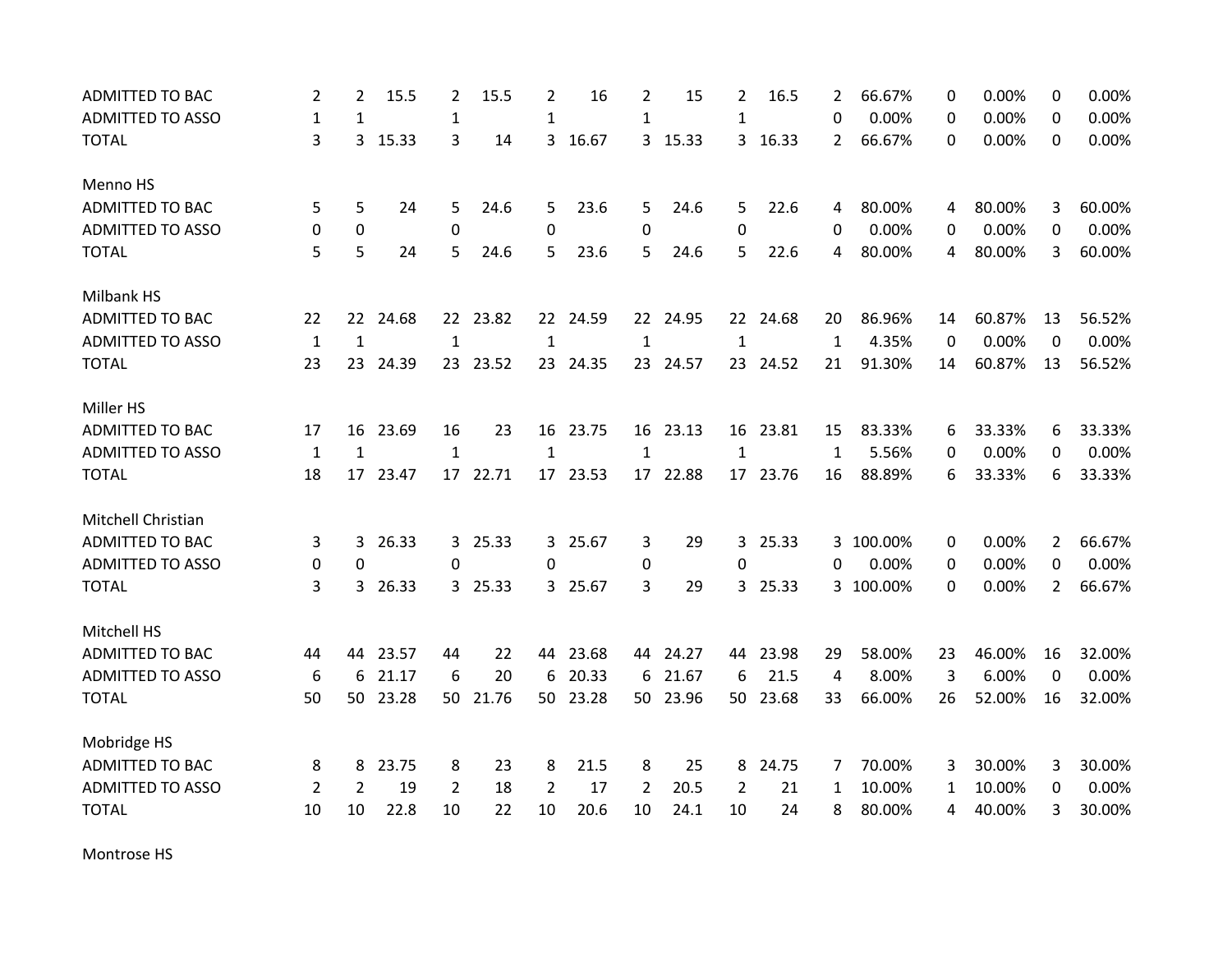| <b>ADMITTED TO BAC</b>  | 5            | 5            | 25       | 5            | 27       | 5            | 24.8     | 5            | 24       | 5            | 24.4     | 4        | 80.00% | 3            | 60.00% | 3            | 60.00% |
|-------------------------|--------------|--------------|----------|--------------|----------|--------------|----------|--------------|----------|--------------|----------|----------|--------|--------------|--------|--------------|--------|
| <b>ADMITTED TO ASSO</b> | 0            | 0            |          | 0            |          | 0            |          | 0            |          | 0            |          | 0        | 0.00%  | 0            | 0.00%  | 0            | 0.00%  |
| <b>TOTAL</b>            | 5            | 5            | 25       | 5            | 27       | 5            | 24.8     | 5            | 24       | 5            | 24.4     | 4        | 80.00% | 3            | 60.00% | 3            | 60.00% |
| <b>Newell HS</b>        |              |              |          |              |          |              |          |              |          |              |          |          |        |              |        |              |        |
| <b>ADMITTED TO BAC</b>  | 10           | 10           | 24.8     | 10           | 24.5     | 10           | 24.6     | 10           | 24.7     | 10           | 25.1     | 10       | 90.91% | 5            | 45.45% | 3            | 27.27% |
| <b>ADMITTED TO ASSO</b> | $\mathbf{1}$ | $\mathbf{1}$ |          | $\mathbf{1}$ |          | $\mathbf{1}$ |          | $\mathbf{1}$ |          | $\mathbf{1}$ |          | $\Omega$ | 0.00%  | 0            | 0.00%  | 0            | 0.00%  |
| <b>TOTAL</b>            | 11           | 11           | 24.18    | 11           | 24.18    | 11           | 23.73    | 11           | 24.18    | 11           | 24.45    | 10       | 90.91% | 5            | 45.45% | 3            | 27.27% |
| Northwestern HS         |              |              |          |              |          |              |          |              |          |              |          |          |        |              |        |              |        |
| <b>ADMITTED TO BAC</b>  | 9            | 9            | 22.56    |              | 9 20.44  |              | 9 22.44  |              | 9 23.67  | 9            | 23       | 8        | 88.89% | 0            | 0.00%  | 0            | 0.00%  |
| <b>ADMITTED TO ASSO</b> | 0            | $\Omega$     |          | 0            |          | 0            |          | 0            |          | 0            |          | $\Omega$ | 0.00%  | 0            | 0.00%  | 0            | 0.00%  |
| <b>TOTAL</b>            | 9            | 9            | 22.56    | 9            | 20.44    | 9            | 22.44    |              | 9 23.67  | 9            | 23       | 8        | 88.89% | 0            | 0.00%  | 0            | 0.00%  |
| OGorman HS              |              |              |          |              |          |              |          |              |          |              |          |          |        |              |        |              |        |
| <b>ADMITTED TO BAC</b>  | 75           | 75           | 23.85    | 75           | 23.8     | 75           | 23.37    | 75           | 24.05    | 75           | 23.55    | 53       | 69.74% | 43           | 56.58% | 33           | 43.42% |
| <b>ADMITTED TO ASSO</b> | $\mathbf{1}$ | $\mathbf{1}$ |          | $\mathbf{1}$ |          | $\mathbf{1}$ |          | $\mathbf{1}$ |          | $\mathbf{1}$ |          | 1        | 1.32%  | 0            | 0.00%  | 0            | 0.00%  |
| <b>TOTAL</b>            | 76           |              | 76 23.78 |              | 76 23.76 |              | 76 23.28 |              | 76 23.96 |              | 76 23.47 | 54       | 71.05% | 43           | 56.58% | 33           | 43.42% |
| Oldham-Ramona HS        |              |              |          |              |          |              |          |              |          |              |          |          |        |              |        |              |        |
| ADMITTED TO BAC         | 4            | 4            | 21.5     | 4            | 20.5     | 4            | 20.5     |              | 4 22.75  | 4            | 21.5     | 3        | 75.00% | 1            | 25.00% | $\mathbf{1}$ | 25.00% |
| <b>ADMITTED TO ASSO</b> | 0            | 0            |          | 0            |          | 0            |          | 0            |          | 0            |          | 0        | 0.00%  | 0            | 0.00%  | $\Omega$     | 0.00%  |
| <b>TOTAL</b>            | 4            | 4            | 21.5     | 4            | 20.5     | 4            | 20.5     |              | 4 22.75  | 4            | 21.5     | 3        | 75.00% | $\mathbf{1}$ | 25.00% | $\mathbf{1}$ | 25.00% |
| Parker HS               |              |              |          |              |          |              |          |              |          |              |          |          |        |              |        |              |        |
| ADMITTED TO BAC         | 11           | 11           | 24.82    |              | 11 24.09 |              | 11 24.55 |              | 11 26.45 |              | 11 23.36 | 10       | 90.91% | 6            | 54.55% | 5            | 45.45% |
| <b>ADMITTED TO ASSO</b> | 0            | $\mathbf 0$  |          | 0            |          | 0            |          | 0            |          | 0            |          | $\Omega$ | 0.00%  | 0            | 0.00%  | 0            | 0.00%  |
| <b>TOTAL</b>            | 11           | 11           | 24.82    |              | 11 24.09 |              | 11 24.55 |              | 11 26.45 |              | 11 23.36 | 10       | 90.91% | 6            | 54.55% | 5            | 45.45% |
| Parkston HS             |              |              |          |              |          |              |          |              |          |              |          |          |        |              |        |              |        |
| <b>ADMITTED TO BAC</b>  | 18           | 18           | 25       |              | 18 24.56 |              | 18 25.39 |              | 18 24.94 |              | 18 24.28 | 18       | 94.74% | 15           | 78.95% | 10           | 52.63% |
| <b>ADMITTED TO ASSO</b> | $\mathbf{1}$ | $\mathbf{1}$ |          | 1            |          | $\mathbf{1}$ |          | 1            |          | 1            |          | 0        | 0.00%  | 0            | 0.00%  | 0            | 0.00%  |
| <b>TOTAL</b>            | 19           | 19           | 24.68    | 19           | 24.26    | 19           | 24.95    | 19           | 24.53    | 19           | 24.11    | 18       | 94.74% | 15           | 78.95% | 10           | 52.63% |

Philip HS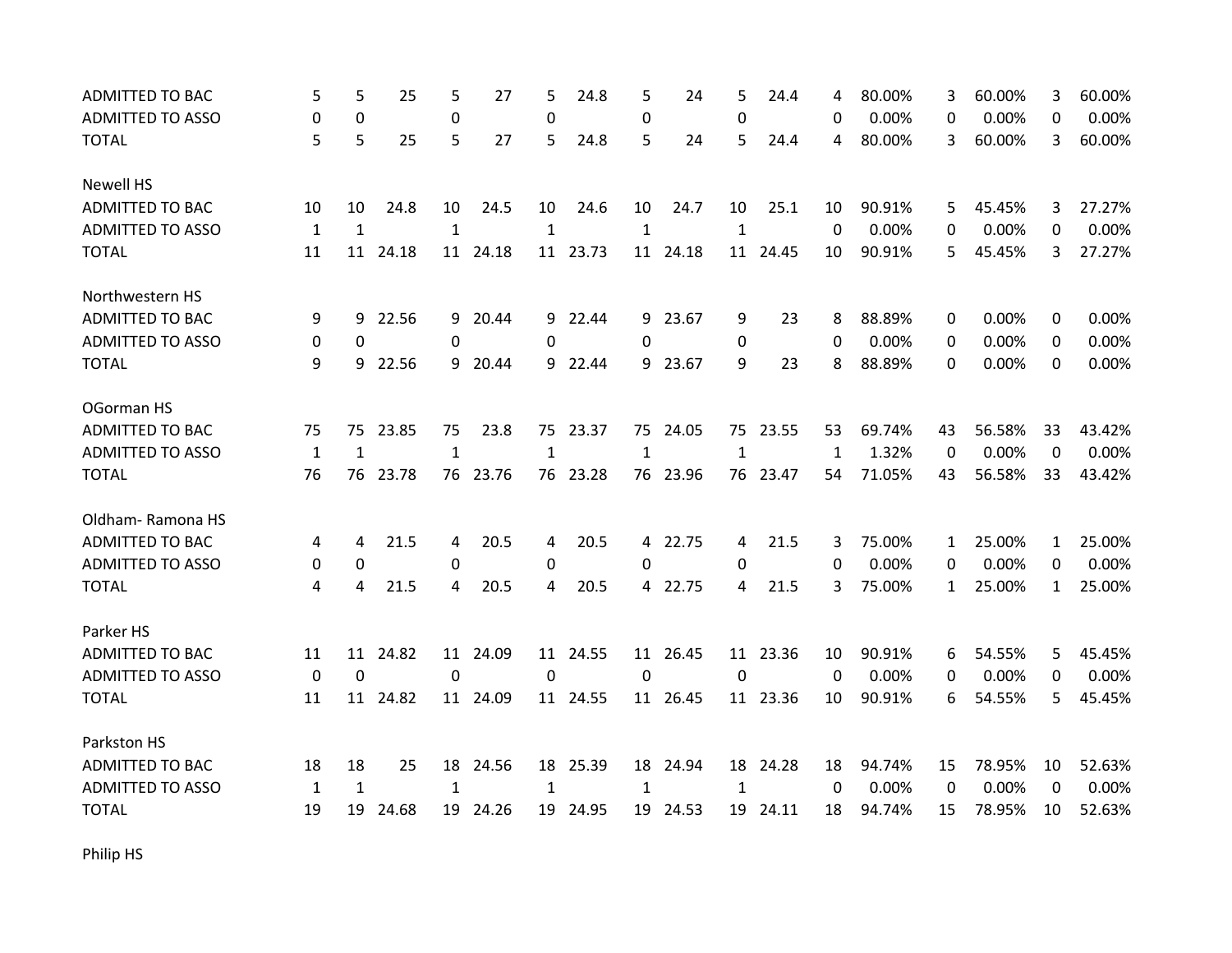| <b>ADMITTED TO BAC</b>  | 11           | 11          | 22.91    | 11          | 21.09    | 11           | 23.27    | 11           | 24.18    | 11           | 22.36    | 10       | 90.91%    | 5            | 45.45%    | 4            | 36.36% |
|-------------------------|--------------|-------------|----------|-------------|----------|--------------|----------|--------------|----------|--------------|----------|----------|-----------|--------------|-----------|--------------|--------|
| <b>ADMITTED TO ASSO</b> | $\mathbf 0$  | $\Omega$    |          | $\mathbf 0$ |          | 0            |          | $\mathbf 0$  |          | 0            |          | $\Omega$ | 0.00%     | 0            | 0.00%     | 0            | 0.00%  |
| <b>TOTAL</b>            | 11           |             | 11 22.91 |             | 11 21.09 |              | 11 23.27 |              | 11 24.18 |              | 11 22.36 | 10       | 90.91%    | 5            | 45.45%    | 4            | 36.36% |
| Plankinton HS           |              |             |          |             |          |              |          |              |          |              |          |          |           |              |           |              |        |
| <b>ADMITTED TO BAC</b>  | 3            | 3           | 25.33    |             | 3 23.67  | 3            | 23       |              | 3 27.67  |              | 3 25.67  | 2        | 50.00%    | $\mathbf{1}$ | 25.00%    | $\mathbf{1}$ | 25.00% |
| <b>ADMITTED TO ASSO</b> | $\mathbf{1}$ | 1           |          | 1           |          | $\mathbf{1}$ |          | $\mathbf{1}$ |          | $\mathbf{1}$ |          | 0        | 0.00%     | 0            | 0.00%     | 0            | 0.00%  |
| <b>TOTAL</b>            | 4            | 4           | 23       | 4           | 21       | 4            | 21.25    | 4            | 24.75    |              | 4 23.75  | 2        | 50.00%    | $\mathbf{1}$ | 25.00%    | $\mathbf{1}$ | 25.00% |
| Platte-Geddes HS        |              |             |          |             |          |              |          |              |          |              |          |          |           |              |           |              |        |
| <b>ADMITTED TO BAC</b>  | 13           |             | 13 24.92 |             | 13 23.62 |              | 13 24.31 | 13           | 26       |              | 13 25.15 | 8        | 61.54%    | 7            | 53.85%    | 6            | 46.15% |
| <b>ADMITTED TO ASSO</b> | 0            | $\mathbf 0$ |          | $\Omega$    |          | $\Omega$     |          | 0            |          | 0            |          | 0        | 0.00%     | 0            | 0.00%     | 0            | 0.00%  |
| <b>TOTAL</b>            | 13           | 13          | 24.92    |             | 13 23.62 |              | 13 24.31 | 13           | 26       | 13           | 25.15    | 8        | 61.54%    | 7            | 53.85%    | 6            | 46.15% |
| Pollock HS              |              |             |          |             |          |              |          |              |          |              |          |          |           |              |           |              |        |
| <b>ADMITTED TO BAC</b>  | 4            | 4           | 21.75    | 4           | 19.5     | 4            | 22.5     | 4            | 22.25    |              | 4 22.25  | 4        | 100.00%   | 0            | 0.00%     | 0            | 0.00%  |
| <b>ADMITTED TO ASSO</b> | 0            | 0           |          | $\mathbf 0$ |          | 0            |          | 0            |          | 0            |          | 0        | 0.00%     | 0            | 0.00%     | 0            | 0.00%  |
| <b>TOTAL</b>            | 4            | 4           | 21.75    | 4           | 19.5     | 4            | 22.5     |              | 4 22.25  |              | 4 22.25  |          | 4 100.00% | 0            | 0.00%     | 0            | 0.00%  |
| <b>RC Christian HS</b>  |              |             |          |             |          |              |          |              |          |              |          |          |           |              |           |              |        |
| <b>ADMITTED TO BAC</b>  | 6            | 6           | 27       | 6           | 26.5     | 6            | 27.83    |              | 6 27.33  | 6            | 26.5     | 6        | 100.00%   |              | 6 100.00% | 4            | 66.67% |
| <b>ADMITTED TO ASSO</b> | 0            | 0           |          | 0           |          | 0            |          | 0            |          | 0            |          | 0        | 0.00%     | 0            | 0.00%     | $\Omega$     | 0.00%  |
| <b>TOTAL</b>            | 6            | 6           | 27       | 6           | 26.5     | 6            | 27.83    |              | 6 27.33  | 6            | 26.5     |          | 6 100.00% |              | 6 100.00% | 4            | 66.67% |
| Rapid City Central      |              |             |          |             |          |              |          |              |          |              |          |          |           |              |           |              |        |
| <b>ADMITTED TO BAC</b>  | 109          | 109         | 22.71    | 109         | 21.42    | 109          | 21.85    | 109          | 23.84    | 109          | 22.8     | 105      | 89.74%    | 53           | 45.30%    | 33           | 28.21% |
| <b>ADMITTED TO ASSO</b> | 8            | 8           | 19.25    |             | 8 19.38  | 8            | 18.63    | 8            | 18.5     | 8            | 19.88    | 5        | 4.27%     | 3            | 2.56%     | 0            | 0.00%  |
| <b>TOTAL</b>            | 117          | 117         | 22.47    | 117         | 21.28    | 117          | 21.63    | 117          | 23.48    | 117          | 22.6     | 110      | 94.02%    | 56           | 47.86%    | 33           | 28.21% |
| Red Cloud Indian S      |              |             |          |             |          |              |          |              |          |              |          |          |           |              |           |              |        |
| <b>ADMITTED TO BAC</b>  | 4            | 4           | 21.75    | 4           | 20       | 4            | 21.5     | 4            | 23.75    |              | 4 20.75  | 4        | 80.00%    | 0            | 0.00%     | 1            | 20.00% |
| <b>ADMITTED TO ASSO</b> | 1            | 1           |          | 1           |          | $\mathbf{1}$ |          | 1            |          | 1            |          | 0        | 0.00%     | 0            | 0.00%     | 0            | 0.00%  |
| <b>TOTAL</b>            | 5            | 5           | 20.4     | 5           | 18       | 5            | 20.4     | 5.           | 22.4     | 5            | 20       | 4        | 80.00%    | 0            | 0.00%     | $\mathbf{1}$ | 20.00% |

Redfield HS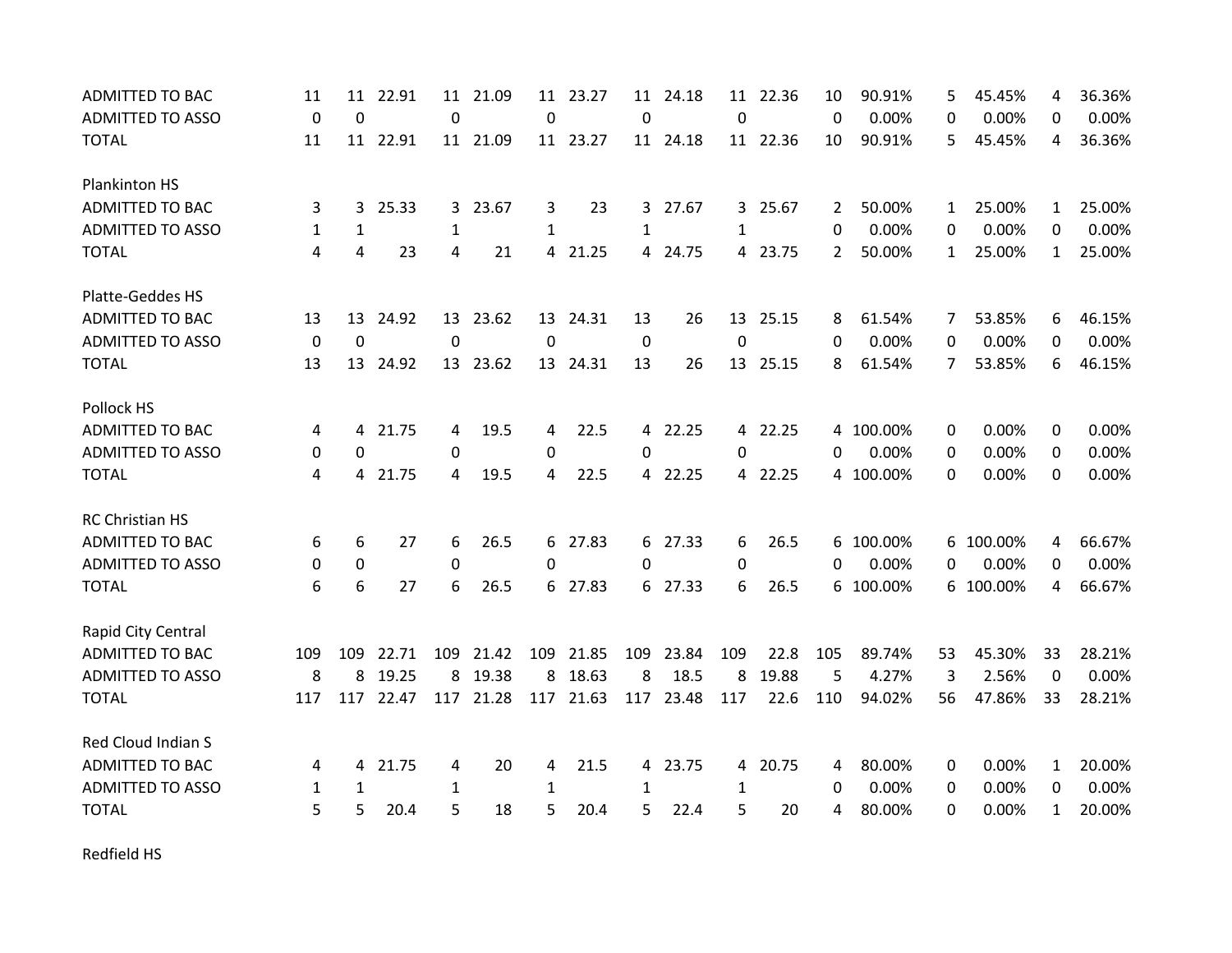| <b>ADMITTED TO BAC</b>  | 14             | 14             | 22.71 | 14             | 22.36    | 14             | 23.57    | 14             | 22       | 14           | 22.64    | 11           | 68.75%    | 6  | 37.50%    | 3              | 18.75% |
|-------------------------|----------------|----------------|-------|----------------|----------|----------------|----------|----------------|----------|--------------|----------|--------------|-----------|----|-----------|----------------|--------|
| <b>ADMITTED TO ASSO</b> | $\overline{2}$ | $\overline{2}$ | 24    | $\overline{2}$ | 22       | 2              | 23       | $\overline{2}$ | 29       | 2            | 22       | $\mathbf{1}$ | 6.25%     | 1  | 6.25%     | 0              | 0.00%  |
| <b>TOTAL</b>            | 16             | 16             | 22.88 | 16             | 22.31    | 16             | 23.5     | 16             | 22.88    |              | 16 22.56 | 12           | 75.00%    | 7  | 43.75%    | 3              | 18.75% |
| Roncalli HS             |                |                |       |                |          |                |          |                |          |              |          |              |           |    |           |                |        |
| <b>ADMITTED TO BAC</b>  | 18             | 18             | 23.39 |                | 18 22.89 |                | 18 22.67 |                | 18 23.89 |              | 18 23.78 | 11           | 57.89%    | 12 | 63.16%    | 8              | 42.11% |
| <b>ADMITTED TO ASSO</b> | $\mathbf{1}$   | 1              |       | 1              |          | 1              |          | 1              |          | 1            |          | 1            | 5.26%     | 0  | 0.00%     | 0              | 0.00%  |
| <b>TOTAL</b>            | 19             | 19             | 23.11 | 19             | 22.53    | 19             | 22.37    | 19             | 23.74    | 19           | 23.42    | 12           | 63.16%    | 12 | 63.16%    | 8              | 42.11% |
| Roosevelt HS            |                |                |       |                |          |                |          |                |          |              |          |              |           |    |           |                |        |
| ADMITTED TO BAC         | 88             | 88             | 22.98 | 88             | 21.64    |                | 88 23.47 |                | 88 23.35 |              | 88 22.94 | 73           | 76.04%    | 34 | 35.42%    | 20             | 20.83% |
| <b>ADMITTED TO ASSO</b> | 8              | 8              | 20.5  | 8              | 18.63    | 8              | 20.5     | 8              | 20.63    | 8            | 21.38    | 4            | 4.17%     | 4  | 4.17%     | $\overline{2}$ | 2.08%  |
| <b>TOTAL</b>            | 96             | 96             | 22.77 | 96             | 21.39    | 96             | 23.22    | 96             | 23.13    |              | 96 22.81 | 77           | 80.21%    | 38 | 39.58%    | 22             | 22.92% |
| Rosholt HS              |                |                |       |                |          |                |          |                |          |              |          |              |           |    |           |                |        |
| <b>ADMITTED TO BAC</b>  | 4              | 4              | 24.75 | 4              | 25.5     | 4              | 22.75    | 4              | 25.5     | 4            | 25       | 4            | 100.00%   | 4  | 100.00%   | 3              | 75.00% |
| <b>ADMITTED TO ASSO</b> | 0              | 0              |       | 0              |          | $\Omega$       |          | 0              |          | 0            |          | 0            | 0.00%     | 0  | 0.00%     | 0              | 0.00%  |
| <b>TOTAL</b>            | 4              | 4              | 24.75 | 4              | 25.5     |                | 4 22.75  | 4              | 25.5     | 4            | 25       |              | 4 100.00% |    | 4 100.00% | 3              | 75.00% |
| Roslyn HS               |                |                |       |                |          |                |          |                |          |              |          |              |           |    |           |                |        |
| <b>ADMITTED TO BAC</b>  | 7              | $\overline{7}$ | 21.29 |                | 7 21.86  | $\overline{7}$ | 20       | 7              | 21       | $7^{\circ}$  | 21.71    | 7            | 87.50%    | 3  | 37.50%    | $\mathbf{1}$   | 12.50% |
| <b>ADMITTED TO ASSO</b> | 1              | 1              |       | 1              |          | 1              |          | $\mathbf{1}$   |          | 1            |          | 1            | 12.50%    | 0  | 0.00%     | 0              | 0.00%  |
| <b>TOTAL</b>            | 8              | 8              | 20.75 | 8              | 21.5     | 8              | 19.63    | 8              | 20       | 8            | 21.38    |              | 8 100.00% | 3  | 37.50%    | $\mathbf{1}$   | 12.50% |
| <b>Rutland HS</b>       |                |                |       |                |          |                |          |                |          |              |          |              |           |    |           |                |        |
| <b>ADMITTED TO BAC</b>  | 5              | 5              | 24.6  | 5              | 23.6     | 5              | 26       | 5              | 24.2     | 5            | 23.6     |              | 5 100.00% | 3  | 60.00%    | $\overline{2}$ | 40.00% |
| ADMITTED TO ASSO        | 0              | $\mathbf 0$    |       | $\mathbf{0}$   |          | 0              |          | 0              |          | 0            |          | 0            | 0.00%     | 0  | 0.00%     | 0              | 0.00%  |
| <b>TOTAL</b>            | 5              | 5              | 24.6  | 5              | 23.6     | 5              | 26       | 5              | 24.2     | 5            | 23.6     |              | 5 100.00% | 3  | 60.00%    | $\overline{2}$ | 40.00% |
| SF Christian            |                |                |       |                |          |                |          |                |          |              |          |              |           |    |           |                |        |
| <b>ADMITTED TO BAC</b>  | 3              | 3              | 23    |                | 3 22.67  | 3              | 23       | $\mathbf{3}$   | 23.33    | 3            | 22       | 3            | 75.00%    | 1  | 25.00%    | 0              | 0.00%  |
| <b>ADMITTED TO ASSO</b> | $\mathbf{1}$   | $\mathbf{1}$   |       | 1              |          | 1              |          | $\mathbf{1}$   |          | $\mathbf{1}$ |          | 0            | 0.00%     | 0  | 0.00%     | 0              | 0.00%  |
| <b>TOTAL</b>            | 4              | 4              | 22.75 | 4              | 23.5     | 4              | 21.5     | 4              | 23.5     |              | 4 21.75  | 3            | 75.00%    | 1  | 25.00%    | 0              | 0.00%  |

Saint Mary HS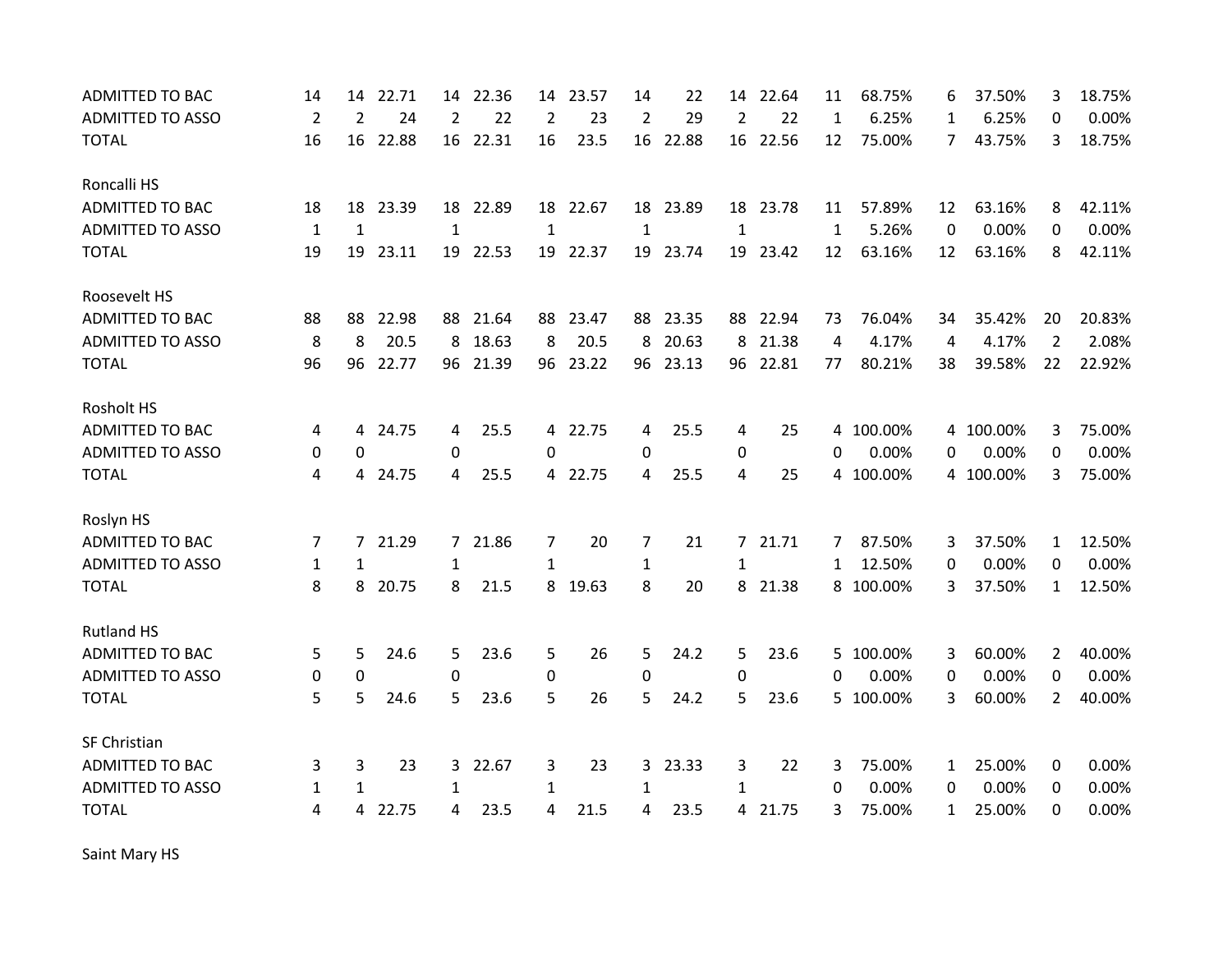| <b>ADMITTED TO BAC</b>  | 7              | 7              | 24       | 7            | 24.14    | 7            | 22.57    | 7              | 25       | 7            | 23.29    | 6            | 75.00%    | 4  | 50.00% | 3              | 37.50% |
|-------------------------|----------------|----------------|----------|--------------|----------|--------------|----------|----------------|----------|--------------|----------|--------------|-----------|----|--------|----------------|--------|
| <b>ADMITTED TO ASSO</b> | 1              | 1              |          | 1            |          | 1            |          | 1              |          | 1            |          | 0            | 0.00%     | 0  | 0.00%  | 0              | 0.00%  |
| <b>TOTAL</b>            | 8              | 8              | 23       | 8            | 23       | 8            | 21.88    |                | 8 23.75  | 8            | 22.5     | 6            | 75.00%    | 4  | 50.00% | 3              | 37.50% |
| Scotland HS             |                |                |          |              |          |              |          |                |          |              |          |              |           |    |        |                |        |
| <b>ADMITTED TO BAC</b>  | 6              | 6              | 22.67    |              | 6 20.17  | 6            | 21.17    |                | 6 25.17  |              | 6 23.83  |              | 6 100.00% | 4  | 66.67% | $\mathbf{2}$   | 33.33% |
| <b>ADMITTED TO ASSO</b> | $\Omega$       | $\Omega$       |          | $\Omega$     |          | 0            |          | 0              |          | 0            |          | 0            | 0.00%     | 0  | 0.00%  | 0              | 0.00%  |
| <b>TOTAL</b>            | 6              | 6              | 22.67    | 6            | 20.17    | 6            | 21.17    |                | 6 25.17  |              | 6 23.83  | 6            | 100.00%   | 4  | 66.67% | $\overline{2}$ | 33.33% |
| Selby HS                |                |                |          |              |          |              |          |                |          |              |          |              |           |    |        |                |        |
| <b>ADMITTED TO BAC</b>  | 8              | 8              | 26.13    | 8            | 25.63    | 8            | 24.75    | 8              | 27.5     |              | 8 25.88  | 7            | 70.00%    | 3  | 30.00% | 3              | 30.00% |
| <b>ADMITTED TO ASSO</b> | $\overline{2}$ | $\overline{2}$ | 17.5     | 2            | 14.5     | 2            | 15.5     | $\overline{2}$ | 18       | 2            | 20.5     | $\mathbf{1}$ | 10.00%    | 0  | 0.00%  | $\Omega$       | 0.00%  |
| <b>TOTAL</b>            | 10             | 10             | 24.4     | 10           | 23.4     | 10           | 22.9     | 10             | 25.6     | 10           | 24.8     | 8            | 80.00%    | 3  | 30.00% | 3              | 30.00% |
| Sioux Valley HS         |                |                |          |              |          |              |          |                |          |              |          |              |           |    |        |                |        |
| <b>ADMITTED TO BAC</b>  | 18             | 18             | 24.22    | 18           | 23.22    | 18           | 23.94    | 18             | 25.83    | 18           | 23.06    | 17           | 89.47%    | 10 | 52.63% | 6              | 31.58% |
| <b>ADMITTED TO ASSO</b> | $\mathbf{1}$   | $\mathbf{1}$   |          | $\mathbf{1}$ |          | $\mathbf{1}$ |          | $\mathbf{1}$   |          | $\mathbf{1}$ |          | $\mathbf{1}$ | 5.26%     | 0  | 0.00%  | 0              | 0.00%  |
| <b>TOTAL</b>            | 19             | 19             | 23.95    | 19           | 23.11    |              | 19 23.68 |                | 19 25.32 |              | 19 22.89 | 18           | 94.74%    | 10 | 52.63% | 6              | 31.58% |
| Sisseton HS             |                |                |          |              |          |              |          |                |          |              |          |              |           |    |        |                |        |
| <b>ADMITTED TO BAC</b>  | 8              | 8              | 22       | 8            | 20.75    | 8            | 22.63    | 8              | 21.25    |              | 8 22.75  | 7            | 87.50%    | 5  | 62.50% | $\mathbf{1}$   | 12.50% |
| <b>ADMITTED TO ASSO</b> | 0              | $\mathbf 0$    |          | 0            |          | 0            |          | 0              |          | 0            |          | 0            | 0.00%     | 0  | 0.00%  | 0              | 0.00%  |
| <b>TOTAL</b>            | 8              | 8              | 22       | 8            | 20.75    | 8            | 22.63    |                | 8 21.25  | 8            | 22.75    | $7^{\circ}$  | 87.50%    | 5  | 62.50% | $\mathbf{1}$   | 12.50% |
| Spearfish HS            |                |                |          |              |          |              |          |                |          |              |          |              |           |    |        |                |        |
| <b>ADMITTED TO BAC</b>  | 55             | 55             | 23.45    | 55           | 23.07    |              | 55 23.13 |                | 55 23.62 |              | 55 23.42 | 49           | 87.50%    | 25 | 44.64% | 18             | 32.14% |
| <b>ADMITTED TO ASSO</b> | $\mathbf{1}$   | 1              |          | 1            |          | $\mathbf{1}$ |          | 1              |          | 1            |          | 0            | 0.00%     | 0  | 0.00%  | 0              | 0.00%  |
| <b>TOTAL</b>            | 56             | 56             | 23.32    |              | 56 22.91 |              | 56 23.04 |                | 56 23.43 |              | 56 23.36 | 49           | 87.50%    | 25 | 44.64% | 18             | 32.14% |
| St Thomas Moore         |                |                |          |              |          |              |          |                |          |              |          |              |           |    |        |                |        |
| <b>ADMITTED TO BAC</b>  | 21             | 21             | 23.9     |              | 21 24.14 |              | 21 23.43 |                | 21 24.43 |              | 21 23.05 | 18           | 81.82%    | 0  | 0.00%  | $\overline{2}$ | 9.09%  |
| <b>ADMITTED TO ASSO</b> | $\mathbf{1}$   | $\mathbf{1}$   |          | $\mathbf{1}$ |          | $\mathbf{1}$ |          | 1              |          | $\mathbf{1}$ |          | 1            | 4.55%     | 0  | 0.00%  | 0              | 0.00%  |
| <b>TOTAL</b>            | 22             |                | 22 23.73 |              | 22 23.68 |              | 22 23.18 |                | 22 24.36 |              | 22 23.18 | 19           | 86.36%    | 0  | 0.00%  | $\overline{2}$ | 9.09%  |

Stanley County HS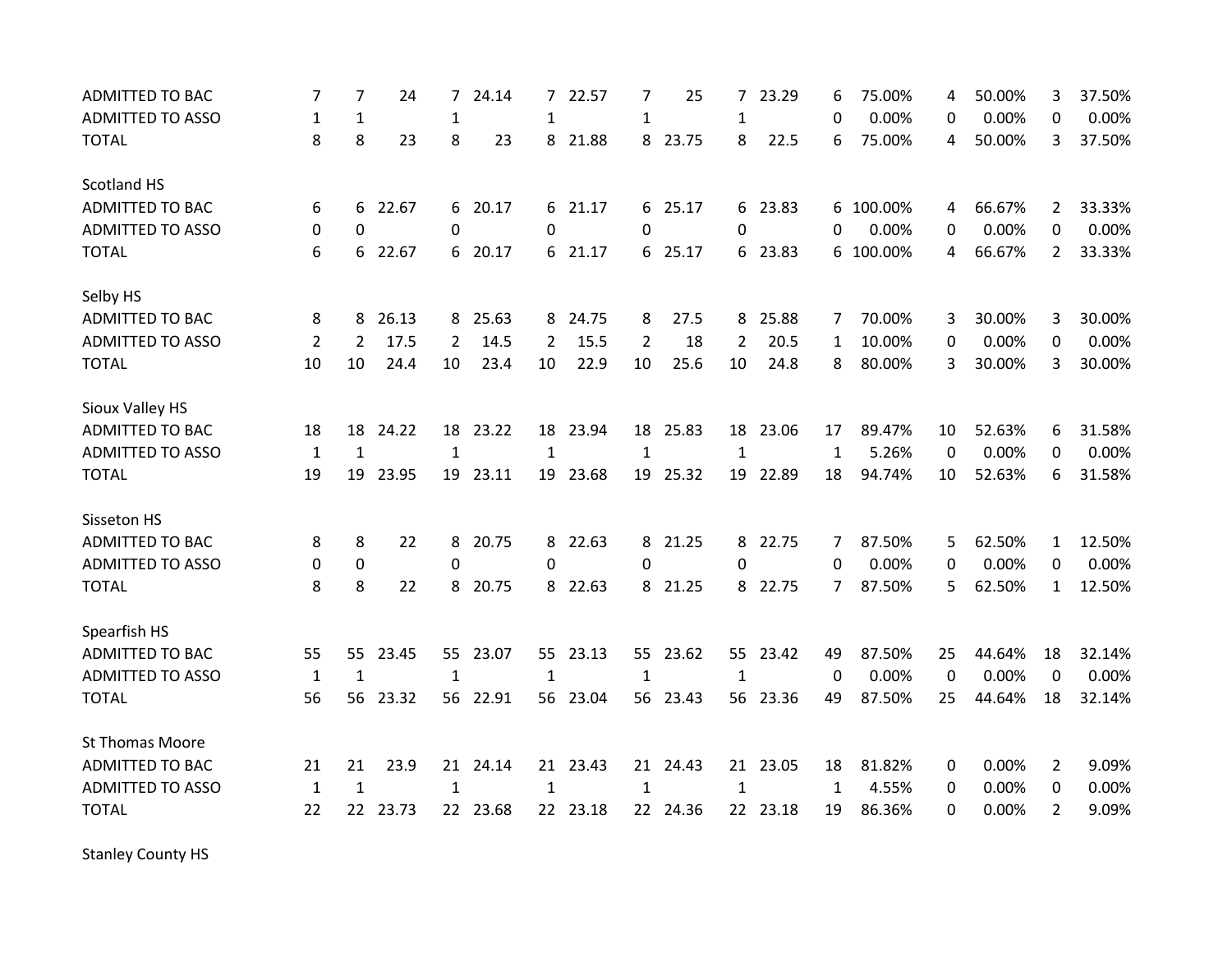| <b>ADMITTED TO BAC</b>  | 8           | 8           | 21.38 | 8           | 20.38    | 8           | 21.13    | 8   | 20.63    | 8           | 22.5      | 8              | 100.00% | 0            | 0.00%  | 1              | 12.50% |
|-------------------------|-------------|-------------|-------|-------------|----------|-------------|----------|-----|----------|-------------|-----------|----------------|---------|--------------|--------|----------------|--------|
| <b>ADMITTED TO ASSO</b> | $\Omega$    | 0           |       | $\Omega$    |          | 0           |          | 0   |          | $\Omega$    |           | $\Omega$       | 0.00%   | $\Omega$     | 0.00%  | $\Omega$       | 0.00%  |
| <b>TOTAL</b>            | 8           | 8           | 21.38 | 8           | 20.38    | 8           | 21.13    | 8   | 20.63    | 8           | 22.5      | 8              | 100.00% | 0            | 0.00%  | 1              | 12.50% |
| <b>Stevens HS</b>       |             |             |       |             |          |             |          |     |          |             |           |                |         |              |        |                |        |
| ADMITTED TO BAC         | 107         | 106         | 23.11 | 106         | 22.15    | 106         | 23       | 106 | 23.68    |             | 106 23.03 | 101            | 90.18%  | 36           | 32.14% | 25             | 22.32% |
| <b>ADMITTED TO ASSO</b> | 5           | 5           | 21.8  | 5           | 21.4     | 5           | 20.8     | 5   | 22       | 5           | 22        | 4              | 3.57%   | 1            | 0.89%  | 1              | 0.89%  |
| <b>TOTAL</b>            | 112         | 111         | 23.05 | 111         | 22.12    | 111         | 22.9     | 111 | 23.6     | 111         | 22.98     | 105            | 93.75%  | 37           | 33.04% | 26             | 23.21% |
| <b>Stickney HS</b>      |             |             |       |             |          |             |          |     |          |             |           |                |         |              |        |                |        |
| <b>ADMITTED TO BAC</b>  | 5           | 5           | 21.6  | 5           | 18.8     | 5           | 22.8     | 5   | 20.8     | 5           | 23        | 4              | 80.00%  | 4            | 80.00% | $\overline{2}$ | 40.00% |
| <b>ADMITTED TO ASSO</b> | 0           | 0           |       | $\mathbf 0$ |          | 0           |          | 0   |          | 0           |           | $\Omega$       | 0.00%   | 0            | 0.00%  | 0              | 0.00%  |
| <b>TOTAL</b>            | 5           | 5           | 21.6  | 5           | 18.8     | 5           | 22.8     | 5   | 20.8     | 5           | 23        | 4              | 80.00%  | 4            | 80.00% | $\overline{2}$ | 40.00% |
| <b>Sturgis HS</b>       |             |             |       |             |          |             |          |     |          |             |           |                |         |              |        |                |        |
| <b>ADMITTED TO BAC</b>  | 52          | 52          | 23.42 |             | 52 22.79 |             | 52 23.27 |     | 52 23.81 |             | 52 23.69  | 48             | 81.36%  | 38           | 64.41% | 22             | 37.29% |
| <b>ADMITTED TO ASSO</b> | 7           | 7           | 20    | 7           | 17.71    | 7           | 19.71    |     | 7 21.71  | $7^{\circ}$ | 19.86     | 3              | 5.08%   | 2            | 3.39%  | $\overline{2}$ | 3.39%  |
| <b>TOTAL</b>            | 59          | 59          | 23.02 |             | 59 22.19 |             | 59 22.85 |     | 59 23.56 |             | 59 23.24  | 51             | 86.44%  | 40           | 67.80% | 24             | 40.68% |
| <b>Sully Buttes HS</b>  |             |             |       |             |          |             |          |     |          |             |           |                |         |              |        |                |        |
| <b>ADMITTED TO BAC</b>  | 10          | 10          | 21.5  | 10          | 21.9     | 10          | 19.8     | 10  | 23.1     | 10          | 21.1      | 8              | 80.00%  | 3            | 30.00% | 3              | 30.00% |
| ADMITTED TO ASSO        | $\mathbf 0$ | $\mathbf 0$ |       | $\mathbf 0$ |          | $\mathbf 0$ |          | 0   |          | $\mathbf 0$ |           | $\Omega$       | 0.00%   | $\Omega$     | 0.00%  | $\Omega$       | 0.00%  |
| <b>TOTAL</b>            | 10          | 10          | 21.5  | 10          | 21.9     | 10          | 19.8     | 10  | 23.1     | 10          | 21.1      | 8              | 80.00%  | 3            | 30.00% | 3              | 30.00% |
| Sunshine Bible Aca      |             |             |       |             |          |             |          |     |          |             |           |                |         |              |        |                |        |
| <b>ADMITTED TO BAC</b>  | 5           | 5           | 21.4  | 5           | 21.6     | 5           | 21.6     | 5   | 21.6     | 5           | 20.6      | $\overline{2}$ | 40.00%  | $\mathbf{1}$ | 20.00% | $\mathbf{1}$   | 20.00% |
| <b>ADMITTED TO ASSO</b> | 0           | 0           |       | 0           |          | 0           |          | 0   |          | 0           |           | 0              | 0.00%   | 0            | 0.00%  | 0              | 0.00%  |
| <b>TOTAL</b>            | 5           | 5           | 21.4  | 5           | 21.6     | 5           | 21.6     | 5   | 21.6     | 5           | 20.6      | 2              | 40.00%  | $\mathbf{1}$ | 20.00% | $\mathbf{1}$   | 20.00% |
| T F Riggs Senior HS     |             |             |       |             |          |             |          |     |          |             |           |                |         |              |        |                |        |
| ADMITTED TO BAC         | 74          | 74          | 23.08 |             | 74 21.35 |             | 74 23.78 |     | 74 22.92 |             | 74 23.69  | 63             | 85.14%  | 15           | 20.27% | 17             | 22.97% |
| <b>ADMITTED TO ASSO</b> | $\Omega$    | $\Omega$    |       | $\Omega$    |          | 0           |          | 0   |          | $\Omega$    |           | $\Omega$       | 0.00%   | 0            | 0.00%  | 0              | 0.00%  |
| <b>TOTAL</b>            | 74          | 74          | 23.08 | 74          | 21.35    |             | 74 23.78 |     | 74 22.92 |             | 74 23.69  | 63             | 85.14%  | 15           | 20.27% | 17             | 22.97% |

Tea Area HS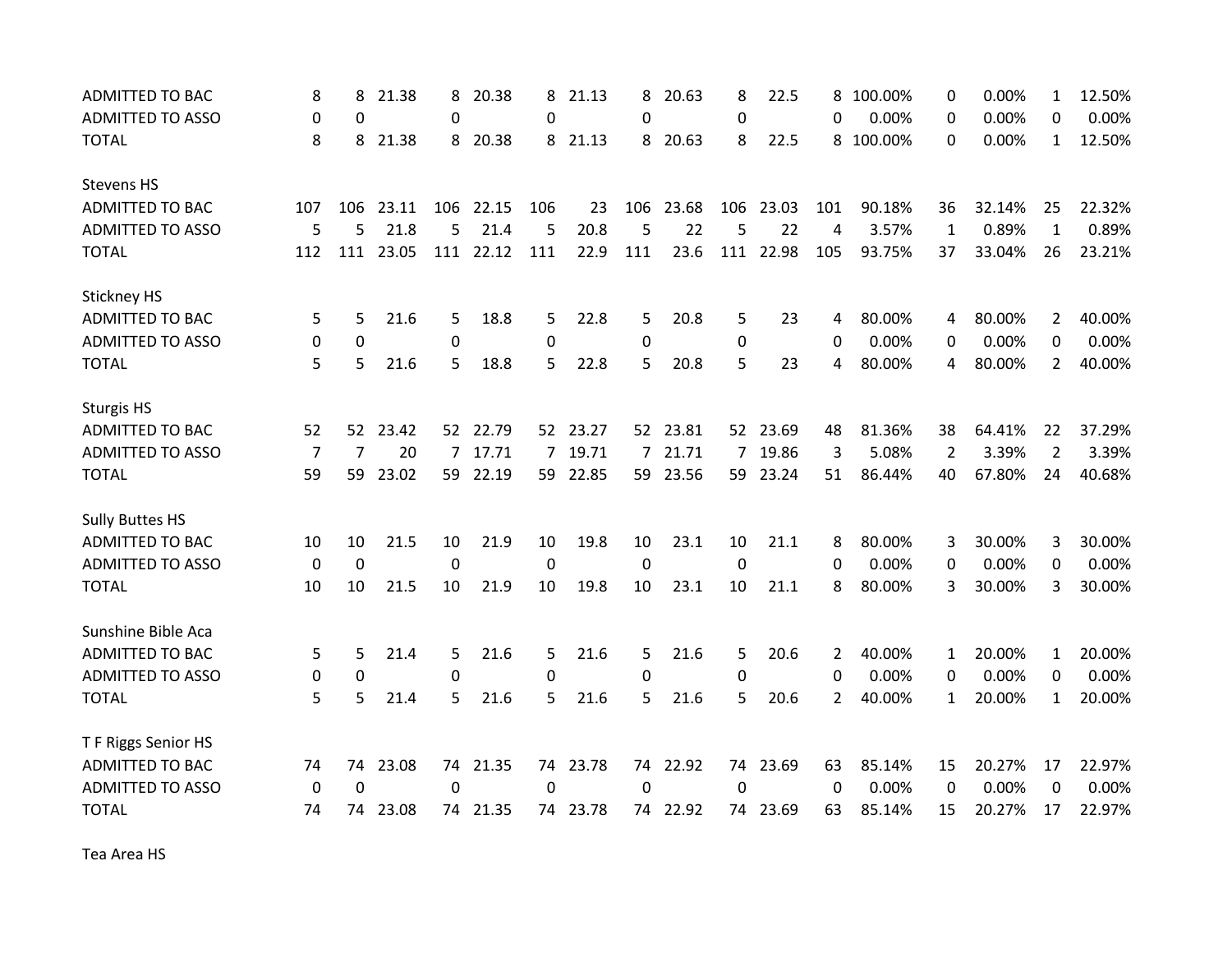| <b>ADMITTED TO BAC</b>   | 11             | 11           | 24       | 11             | 22.64    | 11           | 23.82    | 11             | 24.45    | 11             | 23.45    | 8        | 72.73%    | 7            | 63.64% | 3            | 27.27% |
|--------------------------|----------------|--------------|----------|----------------|----------|--------------|----------|----------------|----------|----------------|----------|----------|-----------|--------------|--------|--------------|--------|
| <b>ADMITTED TO ASSO</b>  | $\mathbf 0$    | $\mathbf 0$  |          | $\mathbf 0$    |          | $\mathbf 0$  |          | $\mathbf 0$    |          | 0              |          | $\Omega$ | 0.00%     | 0            | 0.00%  | 0            | 0.00%  |
| <b>TOTAL</b>             | 11             | 11           | 24       |                | 11 22.64 |              | 11 23.82 |                | 11 24.45 |                | 11 23.45 | 8        | 72.73%    | 7            | 63.64% | 3            | 27.27% |
| Timber Lake HS           |                |              |          |                |          |              |          |                |          |                |          |          |           |              |        |              |        |
| <b>ADMITTED TO BAC</b>   | 6              | 6            | 22.5     | 6              | 23       | 6            | 21.83    |                | 6 22.17  |                | 6 21.67  |          | 6 100.00% | $\mathbf{1}$ | 16.67% | 1            | 16.67% |
| <b>ADMITTED TO ASSO</b>  | 0              | 0            |          | 0              |          | 0            |          | 0              |          | $\Omega$       |          | 0        | 0.00%     | 0            | 0.00%  | 0            | 0.00%  |
| <b>TOTAL</b>             | 6              | 6            | 22.5     | 6              | 23       | 6            | 21.83    | 6              | 22.17    |                | 6 21.67  | 6        | 100.00%   | $\mathbf{1}$ | 16.67% | $\mathbf{1}$ | 16.67% |
| <b>Todd County HS</b>    |                |              |          |                |          |              |          |                |          |                |          |          |           |              |        |              |        |
| ADMITTED TO BAC          | 7              |              | 7 21.29  |                | 7 19.71  |              | 7 19.57  |                | 7 22.57  |                | 7 22.57  | 5        | 55.56%    | $\mathbf{1}$ | 11.11% | $\mathbf{1}$ | 11.11% |
| <b>ADMITTED TO ASSO</b>  | $\overline{2}$ | 2            | 16.5     | $\overline{2}$ | 15       | 2            | 14       | $\overline{2}$ | 18       | $\overline{2}$ | 17.5     | 0        | 0.00%     | 0            | 0.00%  | 0            | 0.00%  |
| <b>TOTAL</b>             | 9              | 9            | 20.22    | 9              | 18.67    | 9            | 18.33    | 9              | 21.56    | 9              | 21.44    | 5        | 55.56%    | $\mathbf{1}$ | 11.11% | $\mathbf{1}$ | 11.11% |
| <b>Tri-Valley Senior</b> |                |              |          |                |          |              |          |                |          |                |          |          |           |              |        |              |        |
| <b>ADMITTED TO BAC</b>   | 26             | 26           | 21.31    | 26             | 19.92    | 26           | 20.31    | 26             | 21.27    | 26             | 22.58    | 21       | 77.78%    | 10           | 37.04% | 6            | 22.22% |
| <b>ADMITTED TO ASSO</b>  | $\mathbf{1}$   | $\mathbf{1}$ |          | $\mathbf{1}$   |          | $\mathbf{1}$ |          | $\mathbf{1}$   |          | $\mathbf{1}$   |          | 0        | 0.00%     | 0            | 0.00%  | 0            | 0.00%  |
| <b>TOTAL</b>             | 27             | 27           | 21.19    |                | 27 19.89 | 27           | 20.15    |                | 27 21.11 |                | 27 22.44 | 21       | 77.78%    | 10           | 37.04% | 6            | 22.22% |
| Tripp-Delmont HS         |                |              |          |                |          |              |          |                |          |                |          |          |           |              |        |              |        |
| <b>ADMITTED TO BAC</b>   | 8              | 8            | 24       | 8              | 23.75    | 8            | 23.88    | 8              | 23.88    |                | 8 23.88  | 6        | 66.67%    | 0            | 0.00%  | 3            | 33.33% |
| <b>ADMITTED TO ASSO</b>  | 1              | $\mathbf{1}$ |          | 1              |          | 1            |          | 1              |          | 1              |          | 0        | 0.00%     | 0            | 0.00%  | 0            | 0.00%  |
| <b>TOTAL</b>             | 9              | 9            | 23.56    |                | 9 22.78  | 9            | 23.22    |                | 9 23.67  | 9              | 23.89    | 6        | 66.67%    | 0            | 0.00%  | 3            | 33.33% |
| <b>Vermillion HS</b>     |                |              |          |                |          |              |          |                |          |                |          |          |           |              |        |              |        |
| <b>ADMITTED TO BAC</b>   | 43             | 43           | 23.77    | 43             | 23.4     | 43           | 23.09    | 43             | 24.58    | 43             | 23.4     | 26       | 54.17%    | 20           | 41.67% | 16           | 33.33% |
| <b>ADMITTED TO ASSO</b>  | 5              | 5            | 16.6     | 5              | 16.8     | 5            | 17       | 5              | 15.2     | 5              | 16.8     | 2        | 4.17%     | $\mathbf{1}$ | 2.08%  | 0            | 0.00%  |
| <b>TOTAL</b>             | 48             | 48           | 23.02    | 48             | 22.71    | 48           | 22.46    | 48             | 23.6     | 48             | 22.71    | 28       | 58.33%    | 21           | 43.75% | 16           | 33.33% |
| Viborg HS                |                |              |          |                |          |              |          |                |          |                |          |          |           |              |        |              |        |
| ADMITTED TO BAC          | 11             |              | 11 23.91 |                | 11 23.55 |              | 11 24.27 |                | 11 23.91 |                | 11 23.09 | 8        | 72.73%    | 7            | 63.64% | 5            | 45.45% |
| <b>ADMITTED TO ASSO</b>  | 0              | 0            |          | 0              |          | 0            |          | 0              |          | 0              |          | 0        | 0.00%     | 0            | 0.00%  | 0            | 0.00%  |
| <b>TOTAL</b>             | 11             | 11           | 23.91    |                | 11 23.55 |              | 11 24.27 |                | 11 23.91 |                | 11 23.09 | 8        | 72.73%    | 7            | 63.64% | 5            | 45.45% |

Wagner Community HS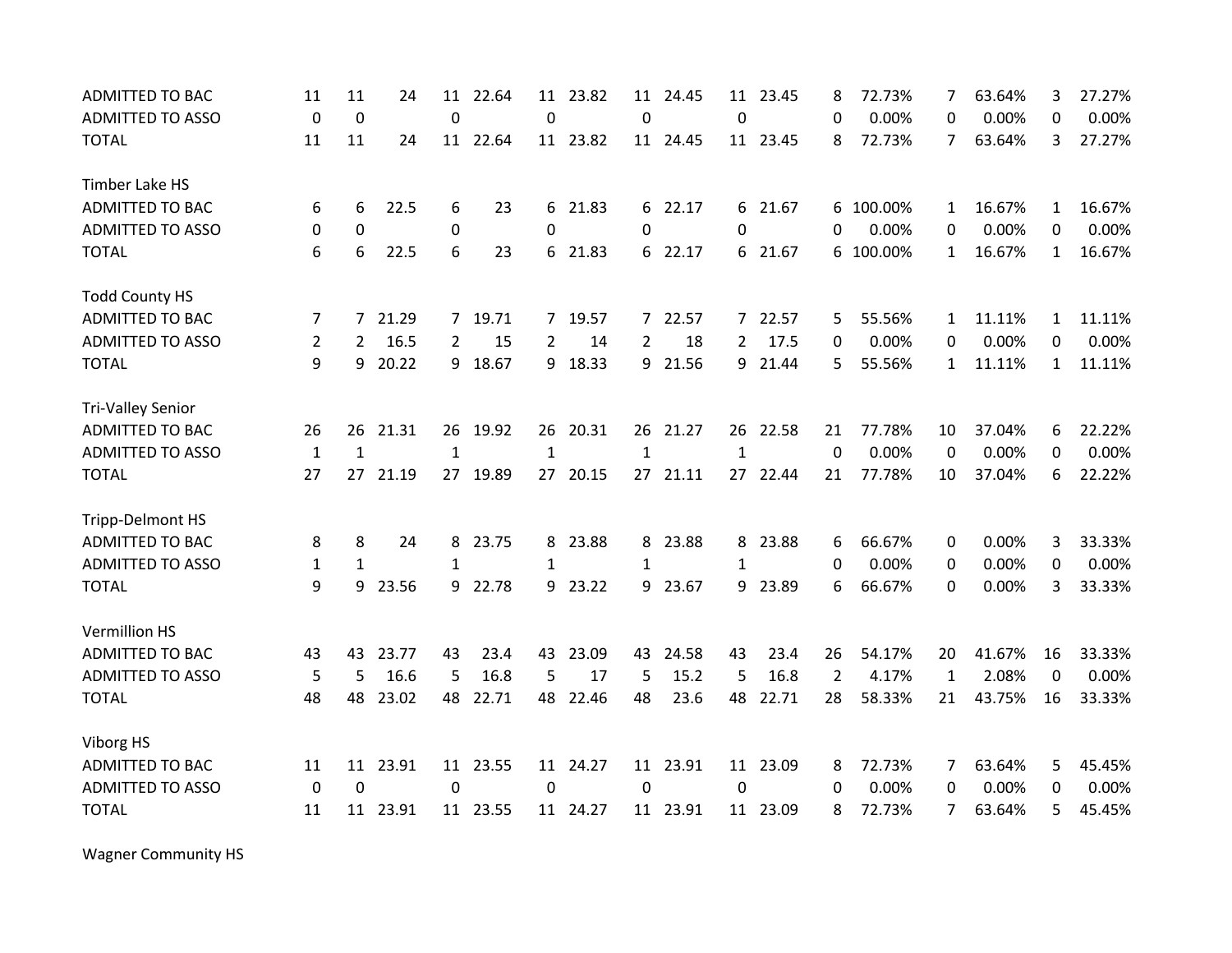| <b>ADMITTED TO BAC</b>     | 13               | 13             | 23.38    | 13             | 22.23     | 13               | 23.31    |              | 13 24.38  | 13             | 22.77     | 7               | 50.00%    | 10             | 71.43% | 6            | 42.86% |
|----------------------------|------------------|----------------|----------|----------------|-----------|------------------|----------|--------------|-----------|----------------|-----------|-----------------|-----------|----------------|--------|--------------|--------|
| <b>ADMITTED TO ASSO</b>    | $\mathbf{1}$     | $\mathbf{1}$   |          | $\mathbf{1}$   |           | $\mathbf{1}$     |          | $\mathbf{1}$ |           | $\mathbf{1}$   |           | 1               | 7.14%     | $\Omega$       | 0.00%  | 0            | 0.00%  |
| <b>TOTAL</b>               | 14               |                | 14 22.93 |                | 14 21.79  |                  | 14 22.79 |              | 14 23.64  |                | 14 22.57  | 8               | 57.14%    | 10             | 71.43% | 6            | 42.86% |
| Wall High Schoool          |                  |                |          |                |           |                  |          |              |           |                |           |                 |           |                |        |              |        |
| <b>ADMITTED TO BAC</b>     | 11               |                | 11 23.27 |                | 11 23.18  |                  | 11 23.64 | 11           | 23        |                | 11 22.91  | 11              | 91.67%    | 7              | 58.33% | 6            | 50.00% |
| <b>ADMITTED TO ASSO</b>    | $\mathbf{1}$     | $\mathbf{1}$   |          | $\mathbf{1}$   |           | $\mathbf{1}$     |          | $\mathbf{1}$ |           | $\mathbf{1}$   |           | 1               | 8.33%     | 1              | 8.33%  | 0            | 0.00%  |
| <b>TOTAL</b>               | 12               | 12             | 23       | 12             | 22.83     | 12 <sup>12</sup> | 23.17    | 12           | 23.5      |                | 12 22.83  | 12 <sup>2</sup> | 100.00%   | 8              | 66.67% | 6            | 50.00% |
| Warner HS                  |                  |                |          |                |           |                  |          |              |           |                |           |                 |           |                |        |              |        |
| <b>ADMITTED TO BAC</b>     | 9                | 9              | 23.89    | 9              | 22        | 9                | 25       | 9            | 24.67     |                | 9 23.33   |                 | 9 100.00% | 5              | 55.56% | 6            | 66.67% |
| <b>ADMITTED TO ASSO</b>    | 0                | 0              |          | $\mathbf 0$    |           | 0                |          | 0            |           | 0              |           | 0               | 0.00%     | 0              | 0.00%  | 0            | 0.00%  |
| <b>TOTAL</b>               | 9                | 9              | 23.89    | 9              | 22        | 9                | 25       | 9            | 24.67     |                | 9 23.33   | 9               | 100.00%   | 5              | 55.56% | 6            | 66.67% |
| <b>Washington SR HS</b>    |                  |                |          |                |           |                  |          |              |           |                |           |                 |           |                |        |              |        |
| <b>ADMITTED TO BAC</b>     | 112              | 112            | 23.72    | 112            | 23.04     | 112              | 23.8     | 112          | 23.8      | 112            | 23.53     | 104             | 88.14%    | 56             | 47.46% | 35           | 29.66% |
| <b>ADMITTED TO ASSO</b>    | $\boldsymbol{6}$ | 6              | 20.83    | 6              | 19.83     | 6                | 20.17    | 6            | 22.5      | 6              | 20.67     | 5               | 4.24%     | $\mathbf{1}$   | 0.85%  | 0            | 0.00%  |
| <b>TOTAL</b>               | 118              | 118            | 23.58    |                | 118 22.88 | 118              | 23.62    |              | 118 23.74 |                | 118 23.38 | 109             | 92.37%    | 57             | 48.31% | 35           | 29.66% |
| <b>Watertown Senior HS</b> |                  |                |          |                |           |                  |          |              |           |                |           |                 |           |                |        |              |        |
| <b>ADMITTED TO BAC</b>     | 56               | 56             | 23.91    |                | 56 23.04  |                  | 56 23.93 |              | 56 24.66  | 56             | 23.55     | 53              | 85.48%    | 38             | 61.29% | 28           | 45.16% |
| <b>ADMITTED TO ASSO</b>    | 6                | 6              | 18.83    | 6              | 15.33     | 6                | 19.67    | 6            | 18.67     | 6              | 22        | 4               | 6.45%     | $\overline{2}$ | 3.23%  | $\Omega$     | 0.00%  |
| <b>TOTAL</b>               | 62               |                | 62 23.42 |                | 62 22.29  |                  | 62 23.52 |              | 62 24.08  | 62             | 23.4      | 57              | 91.94%    | 40             | 64.52% | 28           | 45.16% |
| Waubay HS                  |                  |                |          |                |           |                  |          |              |           |                |           |                 |           |                |        |              |        |
| <b>ADMITTED TO BAC</b>     | 6                | 6              | 23.83    | 6              | 24        | 6                | 22.33    |              | 6 23.83   |                | 6 24.67   | 6               | 85.71%    | 5              | 71.43% | 3            | 42.86% |
| <b>ADMITTED TO ASSO</b>    | $\mathbf{1}$     | 1              |          | 1              |           | 1                |          | $\mathbf{1}$ |           | 1              |           | 1               | 14.29%    | 1              | 14.29% | $\mathbf{1}$ | 14.29% |
| <b>TOTAL</b>               | $\overline{7}$   | $\overline{7}$ | 24.14    | $\overline{7}$ | 24        | $\overline{7}$   | 22.57    |              | 7 24.71   |                | 7 24.71   |                 | 7 100.00% | 6              | 85.71% | 4            | 57.14% |
| <b>Waverly HS</b>          |                  |                |          |                |           |                  |          |              |           |                |           |                 |           |                |        |              |        |
| <b>ADMITTED TO BAC</b>     | 3                | 3              | 20       |                | 3 17.33   | 3                | 23       | 3            | 16        | 3 <sup>1</sup> | 22.67     | 1               | 33.33%    | 0              | 0.00%  | 0            | 0.00%  |
| <b>ADMITTED TO ASSO</b>    | 0                | $\pmb{0}$      |          | $\Omega$       |           | 0                |          | 0            |           | $\Omega$       |           | 0               | 0.00%     | 0              | 0.00%  | 0            | 0.00%  |
| <b>TOTAL</b>               | 3                | 3              | 20       | 3              | 17.33     | 3                | 23       | 3            | 16        | 3              | 22.67     | 1               | 33.33%    | $\Omega$       | 0.00%  | 0            | 0.00%  |

Webster HS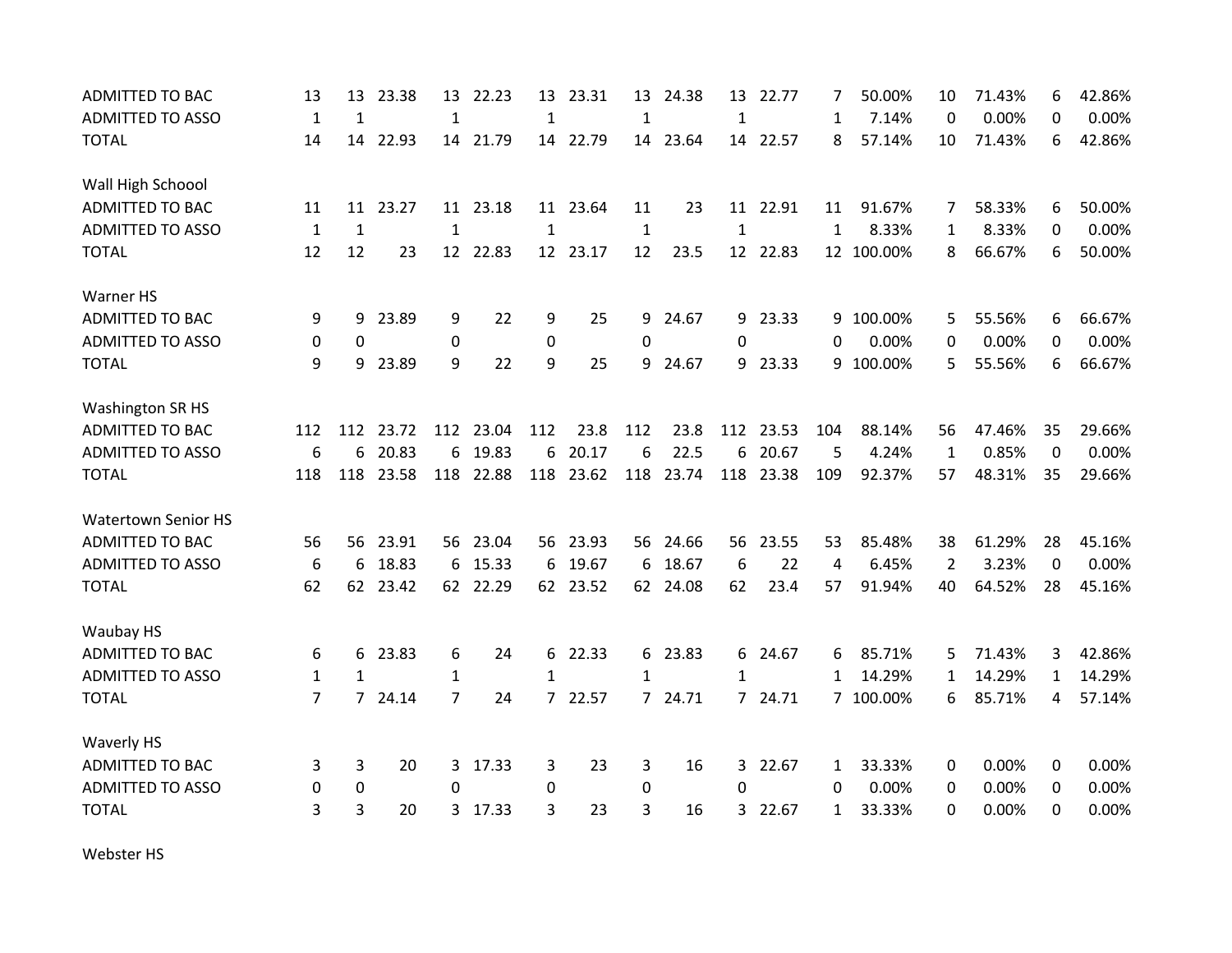| <b>ADMITTED TO BAC</b>    | 14             | 14           | 24.5     | 14             | 23.36    |                | 14 24.36 | 14             | 24.71    |              | 14 25.29 |             | 14 100.00% | 9            | 64.29% | $\overline{7}$ | 50.00% |
|---------------------------|----------------|--------------|----------|----------------|----------|----------------|----------|----------------|----------|--------------|----------|-------------|------------|--------------|--------|----------------|--------|
| <b>ADMITTED TO ASSO</b>   | $\Omega$       | $\Omega$     |          | $\mathbf 0$    |          | $\Omega$       |          | 0              |          | $\mathbf{0}$ |          | $\Omega$    | 0.00%      | $\Omega$     | 0.00%  | $\Omega$       | 0.00%  |
| <b>TOTAL</b>              | 14             | 14           | 24.5     |                | 14 23.36 |                | 14 24.36 |                | 14 24.71 |              | 14 25.29 |             | 14 100.00% | 9            | 64.29% | 7              | 50.00% |
| <b>Wessington SPGS HS</b> |                |              |          |                |          |                |          |                |          |              |          |             |            |              |        |                |        |
| <b>ADMITTED TO BAC</b>    | 7              |              | 7 21.86  |                | 7 19.43  |                | 7 23.14  |                | 7 22.71  |              | 7 21.71  | 5           | 71.43%     | 0            | 0.00%  | $\mathbf{2}$   | 28.57% |
| <b>ADMITTED TO ASSO</b>   | 0              | $\Omega$     |          | $\Omega$       |          | $\Omega$       |          | 0              |          | $\Omega$     |          | $\Omega$    | 0.00%      | 0            | 0.00%  | 0              | 0.00%  |
| <b>TOTAL</b>              | $\overline{7}$ |              | 7 21.86  |                | 7 19.43  | $\overline{7}$ | 23.14    |                | 7 22.71  |              | 7 21.71  | 5           | 71.43%     | $\mathbf{0}$ | 0.00%  | $\overline{2}$ | 28.57% |
| <b>West Central HS</b>    |                |              |          |                |          |                |          |                |          |              |          |             |            |              |        |                |        |
| <b>ADMITTED TO BAC</b>    | 29             | 29           | 24.83    |                | 29 24.76 |                | 29 24.62 |                | 29 24.17 |              | 29 25.24 | 27          | 93.10%     | 0            | 0.00%  | 17             | 58.62% |
| <b>ADMITTED TO ASSO</b>   | $\mathbf 0$    | $\mathbf 0$  |          | $\mathbf 0$    |          | 0              |          | $\mathbf 0$    |          | $\mathbf 0$  |          | $\mathbf 0$ | 0.00%      | 0            | 0.00%  | 0              | 0.00%  |
| <b>TOTAL</b>              | 29             | 29           | 24.83    | 29             | 24.76    |                | 29 24.62 |                | 29 24.17 |              | 29 25.24 | 27          | 93.10%     | $\Omega$     | 0.00%  | 17             | 58.62% |
| White Lake HS             |                |              |          |                |          |                |          |                |          |              |          |             |            |              |        |                |        |
| <b>ADMITTED TO BAC</b>    | 7              | 7            | 25.86    | 7              | 26       | 7              | 27.86    | 7              | 25       |              | 7 23.86  | 5           | 71.43%     | 6            | 85.71% | 6              | 85.71% |
| <b>ADMITTED TO ASSO</b>   | 0              | 0            |          | 0              |          | 0              |          | 0              |          | 0            |          | 0           | 0.00%      | 0            | 0.00%  | 0              | 0.00%  |
| <b>TOTAL</b>              | $\overline{7}$ |              | 7 25.86  | $\overline{7}$ | 26       |                | 7 27.86  | $\overline{7}$ | 25       |              | 7 23.86  | 5           | 71.43%     | 6            | 85.71% | 6              | 85.71% |
| Willow Lake HS            |                |              |          |                |          |                |          |                |          |              |          |             |            |              |        |                |        |
| ADMITTED TO BAC           | 7              | 7            | 23       | 7              | 24.14    | 7              | 22.57    | $7^{\circ}$    | 22.43    |              | 7 21.86  | 7           | 87.50%     | 3            | 37.50% | 3              | 37.50% |
| <b>ADMITTED TO ASSO</b>   | $\mathbf{1}$   | $\mathbf{1}$ |          | $\mathbf{1}$   |          | $\mathbf{1}$   |          | $\mathbf{1}$   |          | $\mathbf{1}$ |          | 1           | 12.50%     | $\mathbf{1}$ | 12.50% | $\mathbf{1}$   | 12.50% |
| <b>TOTAL</b>              | 8              |              | 8 23.75  | 8              | 25       | 8              | 23.13    | 8              | 23.75    |              | 8 22.38  |             | 8 100.00%  | 4            | 50.00% | 4              | 50.00% |
| Wilmot HS                 |                |              |          |                |          |                |          |                |          |              |          |             |            |              |        |                |        |
| <b>ADMITTED TO BAC</b>    | 9              | 9            | 23.56    |                | 9 21.67  | 9              | 23.78    |                | 9 24.89  |              | 9 23.44  | 6           | 66.67%     | 8            | 88.89% | 4              | 44.44% |
| <b>ADMITTED TO ASSO</b>   | 0              | $\Omega$     |          | $\Omega$       |          | 0              |          | 0              |          | 0            |          | 0           | 0.00%      | $\Omega$     | 0.00%  | 0              | 0.00%  |
| <b>TOTAL</b>              | 9              | 9            | 23.56    |                | 9 21.67  | 9              | 23.78    | 9              | 24.89    |              | 9 23.44  | 6           | 66.67%     | 8            | 88.89% | 4              | 44.44% |
| Winner HS                 |                |              |          |                |          |                |          |                |          |              |          |             |            |              |        |                |        |
| <b>ADMITTED TO BAC</b>    | 23             |              | 23 23.91 |                | 23 22.61 |                | 23 23.43 |                | 23 25.13 |              | 23 23.87 | 22          | 95.65%     | 19           | 82.61% | 13             | 56.52% |
| <b>ADMITTED TO ASSO</b>   | $\mathbf 0$    | 0            |          | 0              |          | 0              |          | 0              |          | 0            |          | 0           | 0.00%      | $\mathbf 0$  | 0.00%  | 0              | 0.00%  |
| <b>TOTAL</b>              | 23             | 23           | 23.91    |                | 23 22.61 |                | 23 23.43 |                | 23 25.13 |              | 23 23.87 | 22          | 95.65%     | 19           | 82.61% | 13             | 56.52% |

Wolsey‐Wessington HS